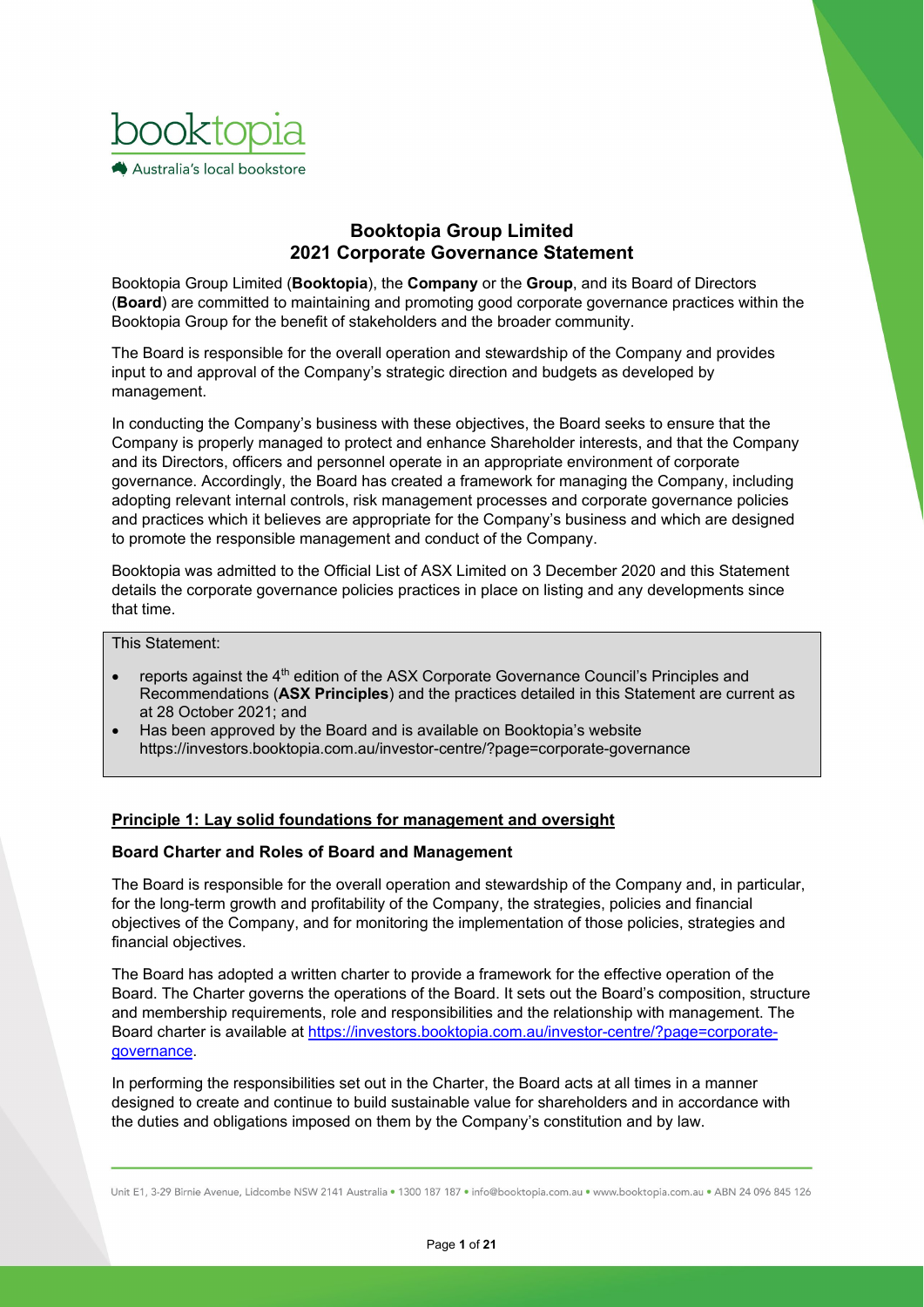

The role of the Board includes:

- approving the Company's strategic direction and budgets as developed by management;
- approving and monitoring capital management and major capital expenditure, acquisitions and divestments;
- ensuring the Company has in place an appropriate risk management framework and establishing the acceptable levels of risk within which the Board expects the management of the Company to operate, which may include economic, environmental and social sustainability risks, as well as operational, financial and strategic risks;
- reviewing and ratifying the Company's systems of internal compliance and control, risk management frameworks and legal compliance systems, to determine the integrity and effectiveness of those systems;
- approving and monitoring material internal and external financial and other reporting;
- appointing Directors and the Chair, appointing and removing the Managing Director and the Company Secretary and undertaking an annual evaluation of the performance of the Board, each Board Committee and individual Directors;
- overseeing the Company's process for making timely and balanced disclosure of all material information concerning the Company that a reasonable person would expect to have a material effect on the price or value of the Company's securities;
- developing a Board skills matrix which sets out the mix of skills, expertise, experience and diversity that the Board currently has or is looking to achieve in its membership; and
- approving the Company's values and Code of Conduct, and monitoring corporate culture, and setting and reviewing the Company's governance policies.

## **Delegations to Committees and Management**

The role of the Board includes establishing such committees of the Board as may be appropriate to streamline the discharge of its responsibilities. The Board may also delegate specific functions to ad hoc committees on an 'as needs' basis.

The Board has established an Audit and Risk Management Committee and a Remuneration and Nomination Committee.

Each Committee has its own charter describing its role and responsibilities, composition, structure and membership requirements. The Committee Charters are reviewed every two years or as is required.

The Board will undertake an annual performance evaluation of each Board committee that compares the performance of the Board committee with the requirements of the relevant Board committee charter, setting forth the goals and objectives of the Board committee for the upcoming year and effecting any amendments to the relevant charter considered necessary or desirable.

The Board Charter, Charters of each Board Committee Charters and the Constitution are available on the Company's website at https://investors.booktopia.com.au/investor-centre/?page=corporate**governance** 

The Chief Executive Officer is responsible for running the day to day affairs of the Company under delegated authority from the Board and for implementing the policies and strategy set by the Board. In carrying out the managing director's responsibilities, the Chief Executive Officer must ensure that the

Unit E1, 3-29 Birnie Avenue, Lidcombe NSW 2141 Australia · 1300 187 187 · info@booktopia.com.au · www.booktopia.com.au · ABN 24 096 845 126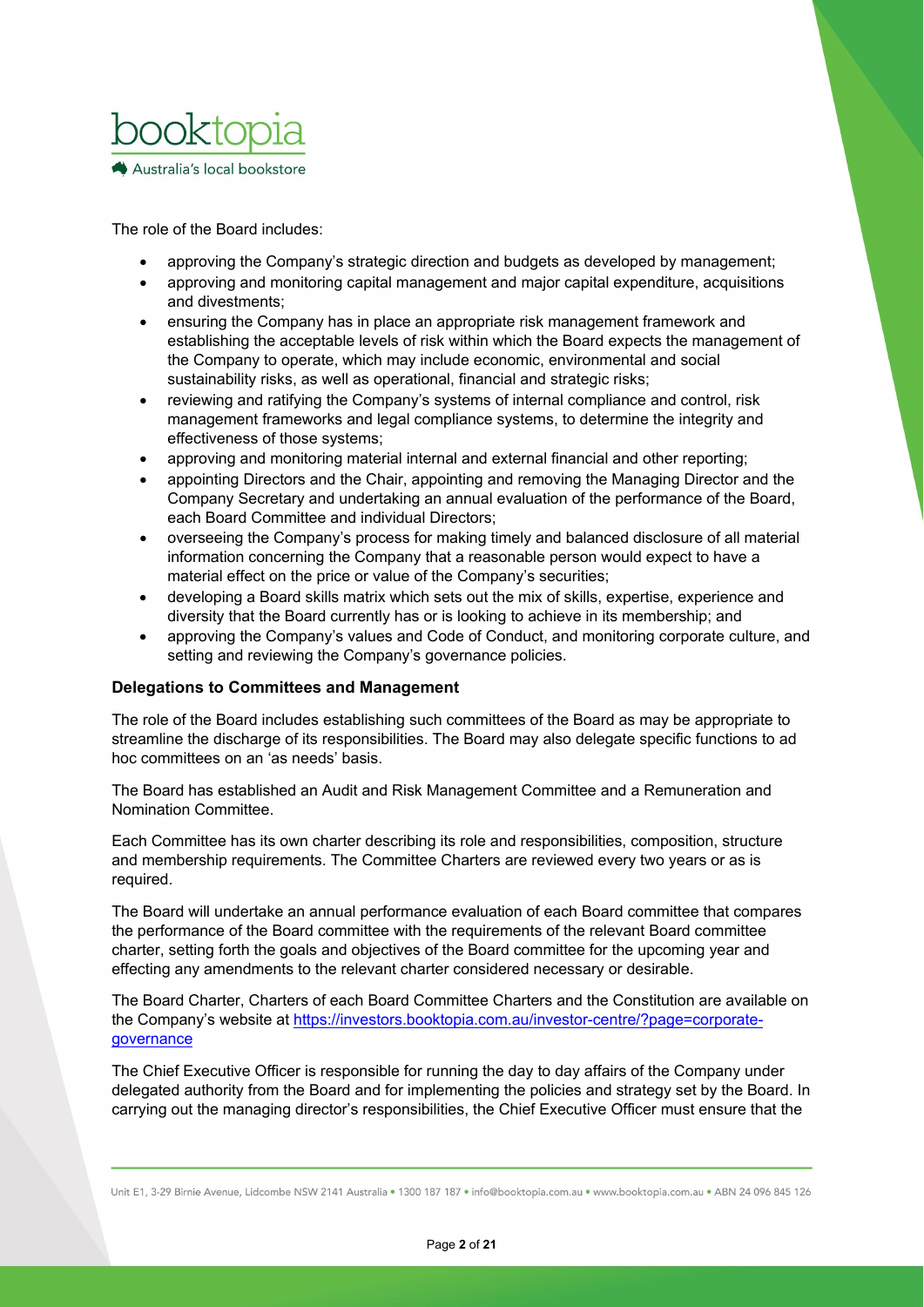

Board is provided with accurate information in a timely and clear manner and ensure all reports to the Board present a true and fair view of the Company's financial condition and operational results. The role of management is to support the Chief Executive Officer and implement the running of the general operations and financial business of the Company, in accordance with the delegated authority of the Board.

## **Appointment of Directors and Senior Executives**

Before a director or senior executive is appointed, the Company undertakes appropriate checks as to the candidate's qualifications, experience, education, character, bankruptcy history and criminal record.

Directors available for re-election at a general meeting are reviewed by the Remuneration and Nomination Committee and recommended to the Board. Directors are re-elected in accordance with the Company's Constitution and the ASX Listing Rules.

When a candidate is standing for election or re-election as a director by shareholders, the notice of meeting contains information on the candidate including:

- biographical details;
- details of other directorships held by the candidate;
- a statement as to the independence of the candidate;
- the term of office currently served by the Director; and
- a recommendation by the Board as to whether it supports the election or re-election of the candidate.

When appointing new directors, the Board and the Remuneration and Nomination Committee look to ensure that an appropriate mix of skills, expertise, experience and diversity is maintained.

In the case of a candidate standing for election as a director for the first time, the notice of meeting will contain the following additional information:

- details of any interest, position association or relationship that might impact on the ability of the director to be independent; and
- details of any adverse information revealed as part of the checks performed about the director.

As part of the director selection process, candidates are required to provide the Chairman with details of other commitments and an indication of time involved, and to acknowledge that they will have adequate time to fulfil his or her responsibilities as a non-executive director of Booktopia.

## **Written Terms of Appointment**

The Company has entered into a letter of appointment with each of its non-executive directors and a written service agreement with each of its senior executives.

The non-executive director Letter of Appointment sets out:

- the term of appointment:
- the time commitment envisaged, including any expectations regarding involvement with Committee work and any other special duties attaching to the position;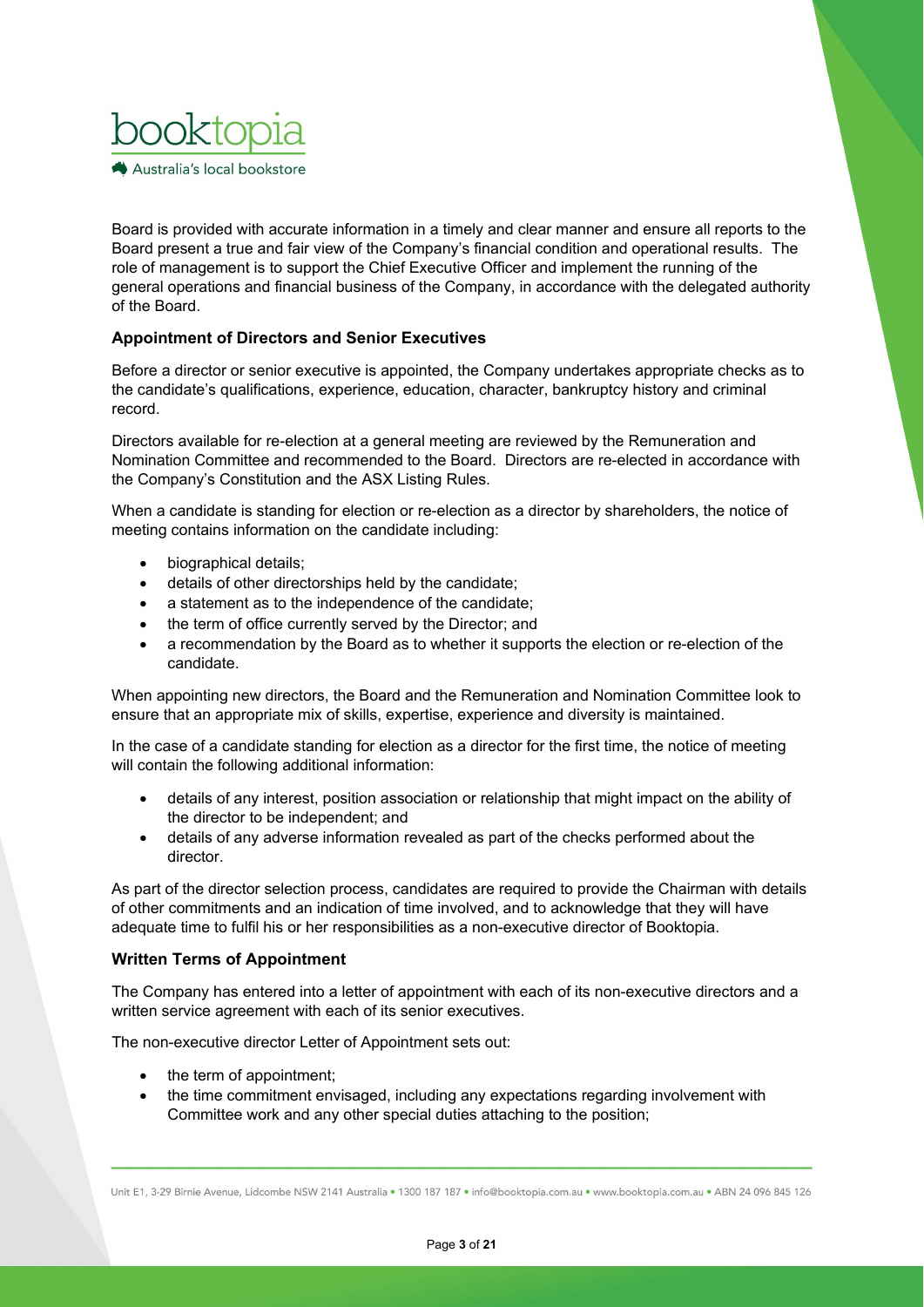

- remuneration, including superannuation entitlements;
- the requirement to disclose directors' interests and any matters which may affect the Director's independence;
- the requirement to comply with key corporate policies, including Booktopia's Code of Conduct and its Securities Trading Policy;
- the Company's policy on when directors may seek independent professional advice at the expense of the Company (which generally should be whenever directors, especially nonexecutive directors, judge such advice necessary for them to discharge their responsibilities as directors);
- the circumstances in which the director's office becomes vacant;
- indemnity and insurance arrangements;
- ongoing rights of access to corporate information; and
- ongoing confidentiality obligations.

In the case of senior executives, each service agreement sets out the information above (to the extent applicable), as well as:

- a description of their position, duties and responsibilities;
- the person or body to whom they report;
- the circumstances in which their service may be terminated (with or without notice);
- any entitlements on termination; and
- any circumstances in which their remuneration may be clawed back.

## **Company Secretaries**

The Board is responsible for the appointment or removal of Company Secretaries.

The Board Charter provides that the Company Secretaries are accountable directly to the Board, through the Chair, on all matters to do with the proper functioning of the Board. The Company Secretaries are also responsible for advising the Board, through the chair, on all governance matters, as well as helping to organise and facilitate the induction and professional development of directors, as required. All directors have direct access to the Company Secretaries to discuss matters at any time.

The names of the Company's two joint Company Secretaries and their skills, experience and qualifications are contained in the Annual Report.

### **Diversity**

The Company values and is proud of its strong and diverse workforce and is committed to supporting and further developing this diversity through attracting, recruiting, engaging and retaining diverse talent and aligning the Company's culture and management systems with this commitment. The Board has approved a Diversity Policy in order to set out its commitment to providing and promoting a corporate culture which embraces diversity.

The Diversity Policy is available on the Company's website at https://investors.booktopia.com.au/investor-centre/?page=corporate-governance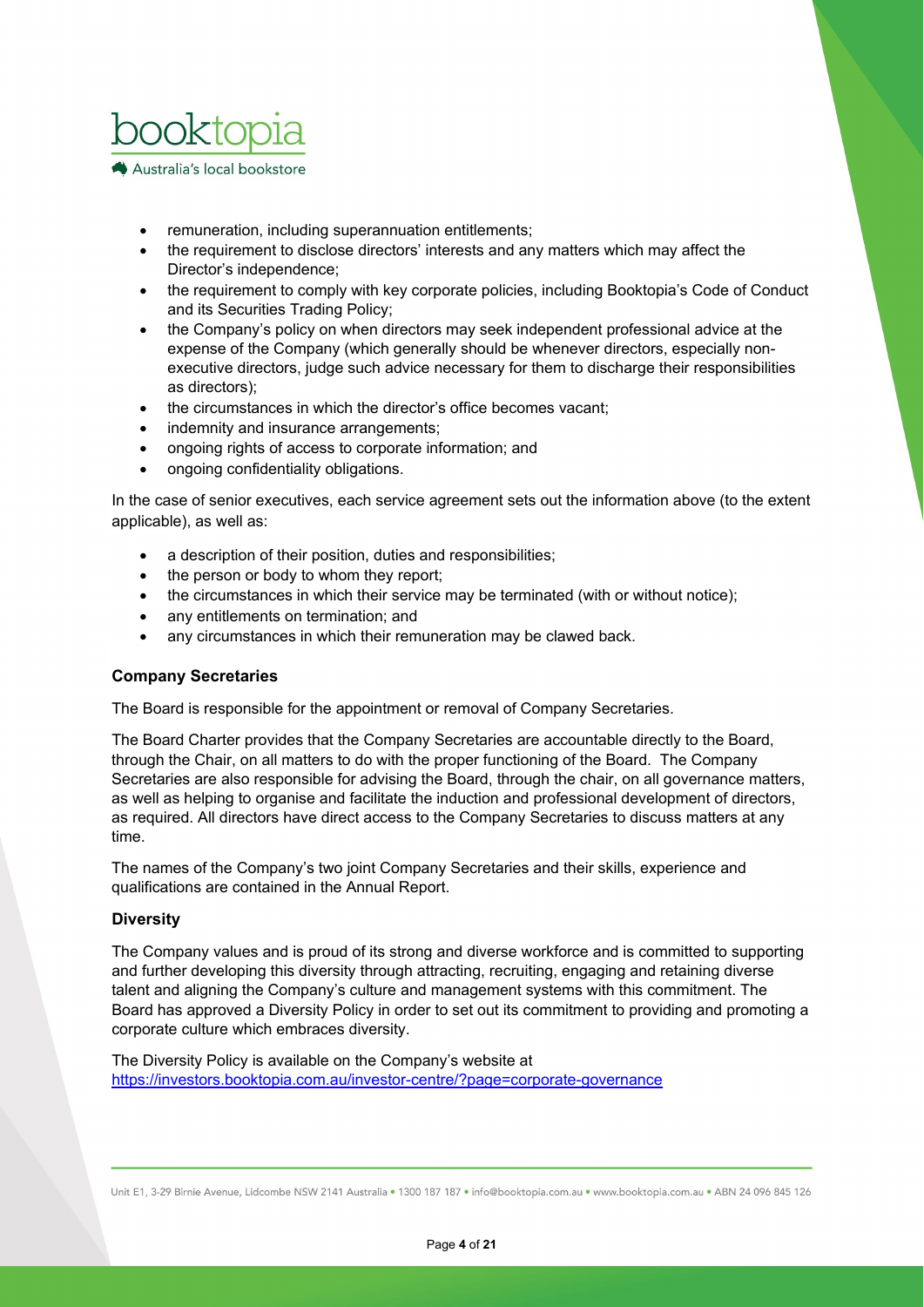

The Company is committed to providing and promoting a corporate culture which embraces diversity in line with the Diversity Policy Statement, and aims to do so via:

- promoting the principles of merit and fairness when making decisions about recruitment, development, promotion, remuneration and flexible work arrangements;
- having an overall transparent process for the review and appointment of senior management positions and Board members;
- recruiting from a diverse pool of qualified candidates, where appropriate engaging a professional search / recruitment firm, advertising vacancies widely, making efforts to identify prospective employees who have diversity attributes and ensuring diversity of members on the selection / interview panel when selecting and appointing new employees (including senior management) and new Board members;
- embedding the importance of diversity within the Company's culture by encouraging and fostering a commitment to diversity by leaders at all levels whilst recognising that diversity is the responsibility of all employees;
- recognising that employees may have family responsibilities;
- reinforcing with our people that in order to have a properly functioning and diverse workplace, discrimination, harassment, vilification and victimisation will not be tolerated within the Company; and
- continuing to review and develop policies and procedures to ensure diversity within the organisation, including with the adoption of key performance indicators for senior executives to measure the achievement of diversity objectives under the Company's diversity policy.

To achieve these objectives, Booktopia has established measurable objectives for achieving gender diversity, as approved by the Board and will report on these objectives on an annual basis.

## **Gender Diversity Targets**

Booktopia has an overall organisation gender diversity target of 40:40:20 (namely 40% female, 40% male and 20% either gender) and the Company will continue to review these objectives to ensure they remain appropriate and relevant.

The overall organisation gender diversity target of 40% has been met and the current target of 40:40:20 at all senior management levels continues for FY22.

Female employees as a percentage of workforce participation as at 30 June 2021:

| Group                             | <b>FY21</b> | <b>FY20</b>     | Target    |
|-----------------------------------|-------------|-----------------|-----------|
|                                   |             | % women % women | $%$ women |
| Non-executive Directors           | 50%         | $N/A^*$         | 40%       |
| <b>Board of Directors overall</b> | 28.6%       | $N/A^*$         | 40%       |
| <b>Executive Team</b>             | 22.2%       | 27.27%          | 40%       |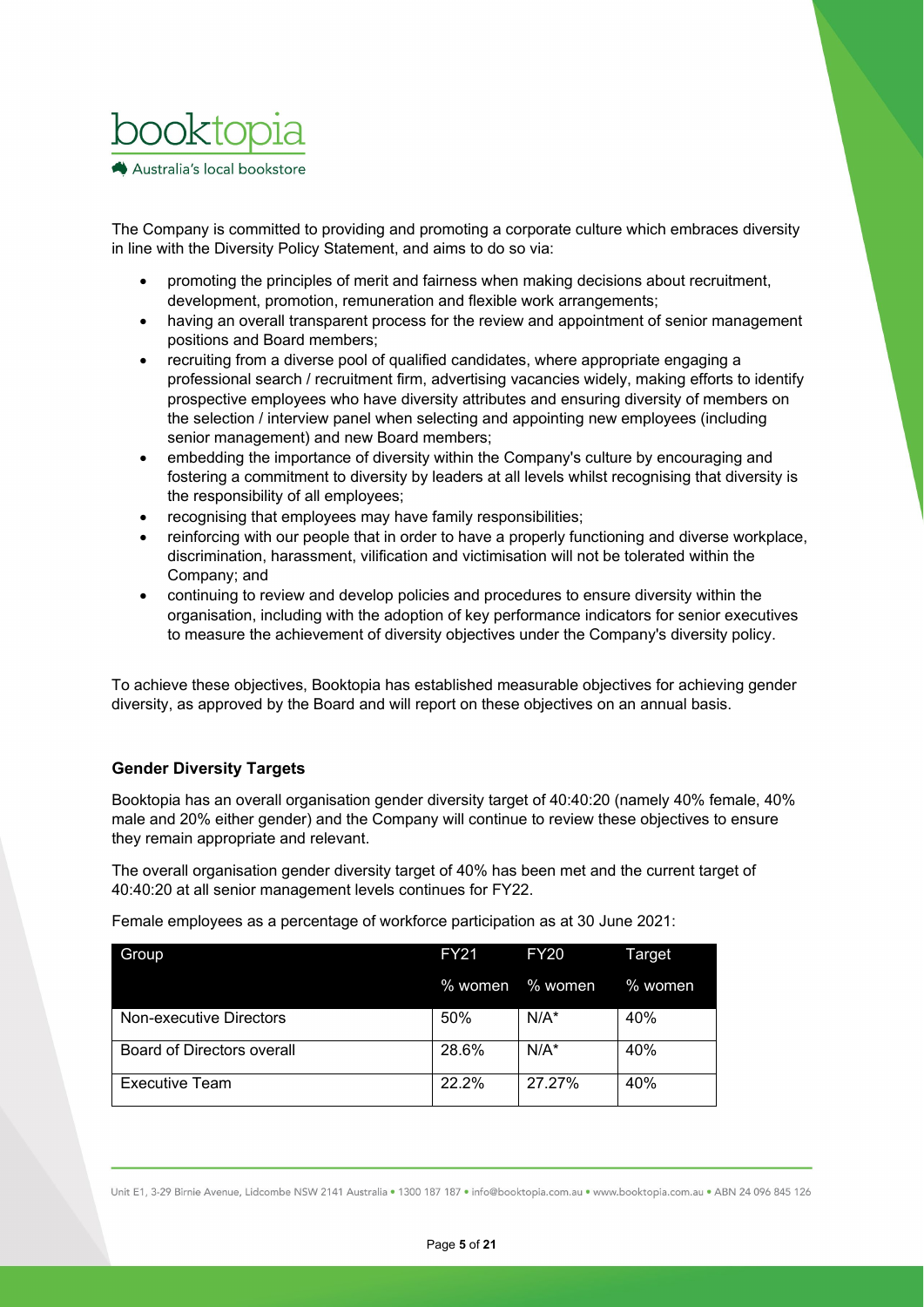

| Management Team | 50%    | 42.11% | 40% |
|-----------------|--------|--------|-----|
| Overall         | 51.69% | 46%    | 40% |

*\*Company was not listed as at 30 June 2020 so comparative data has not been provided*

### **Definitions**

**Executive Team:** direct reports to the CEO

**Management Team:** executives two levels below the CEO

**Overall:** includes casual staff and excludes non-executive directors and independent contractors

**Note:** all data is non-cumulative and is calculated on the number of employees in each level.

## **Board Performance Evaluation**

The Remuneration and Nomination Committee is responsible for establishing the processes for reviewing the performance of individual directors, the Board as a whole and its Committees.

During the year ended 30 June 2021, having only recently listed, the Booktopia Board did not conduct a review of the Board and each director, each Committee and the Chairman's performance. This process will be undertaken during FY22.

## **Senior Executive Performance Evaluation**

The Board, in conjunction with the Remuneration and Nomination Committee, is responsible for approving the performance objectives and measures for the Chief Executive Officer and Group Executives (or equivalent) and providing input into the evaluation of performance against these objectives. The key performance indicators for the Group Executives are set annually in collaboration with the Chief Executive Officer and each individual Group Executive. At least annually, the Chief Executive Officer conducts one-on-one performance evaluations with individual Group Executives to assess whether they have met their key performance indicators set in the preceding year.

Performance evaluations for the Chief Executive Officer and Group Executive for the financial year ended 30 June 2021 were conducted following the end of the financial year in line with the above process.

## **Principle 2: Structure the Board to be effective and add value**

## **Overview of the Board and Board Committees**

The Board of Directors of Booktopia is comprised of seven Directors, including the Chairman (an independent Non-executive Director), three other independent Non-executive Directors, and three Executive Directors (being the Chief Executive Officer, the Deputy Chief Executive Officer/Chief Technology Officer and the Chief Commercial Officer).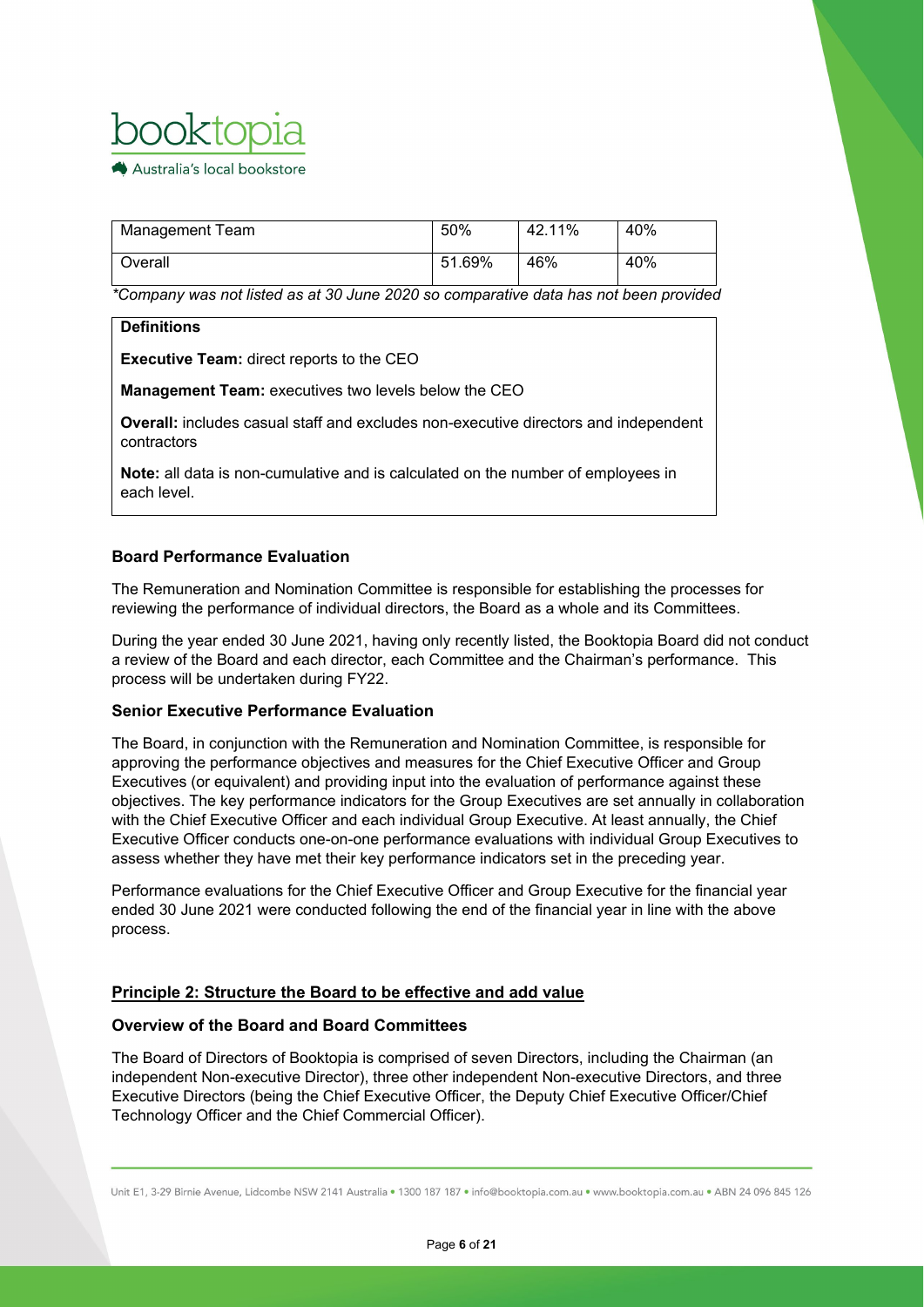

Detailed biographies of the Board members, their skills and expertise are provided in the 2021 Annual Report.

The Board has established an Audit and Risk Management Committee and a Remuneration and Nomination Committee.

Each Committee has its own charter describing its role and responsibilities, composition, structure and membership requirements. The Committee Charters will be reviewed every two years or as required.

The Board Charter, Charters of each Board Committee Charters and the Constitution are available on the Company's website at https://investors.booktopia.com.au/investor-centre/?page=corporategovernance

### **Nomination Committee**

The Board has established a Remuneration and Nomination Committee to ensure that the Company:

- has a Board of an effective composition, size and commitment to adequately discharge its responsibilities and duties and to bring transparency, focus and independent judgment to decisions regarding the composition of the Board;
- has coherent remuneration policies and practices to attract and retain directors and senior executives who will create value for shareholders;
- observes those remuneration policies and practices; and
- fairly and responsibly rewards Group Executives having regard to the performance of the Group, the performance of the Group Executives and the general external pay environment.

The Remuneration and Nomination Committee's charter provides that the committee must consist of only Non-executive Directors, a majority of independent Directors, a minimum of three members of the Board, and an independent Director as chair. The Remuneration and Nomination Committee meets these requirements set out in the charter and comprises:

- Chris Beare (Chair);
- Marina Go; and
- Su-Ming Wong.

In its function as a nominations committee, the Committee assists the Board in fulfilling its corporate governance responsibilities in regard to:

- Board performance;
- Board and Committee membership;
- directors' induction and continuing development;
- Board succession issues and planning and succession plans of the Chief Executive Officer, senior executives and executive Directors;
- the process for recruiting a new Director, including evaluating the balance of skills, knowledge, experience, independence and diversity on the Board and, in the light of this evaluation, preparing a description of the role and capabilities required for a particular appointment; and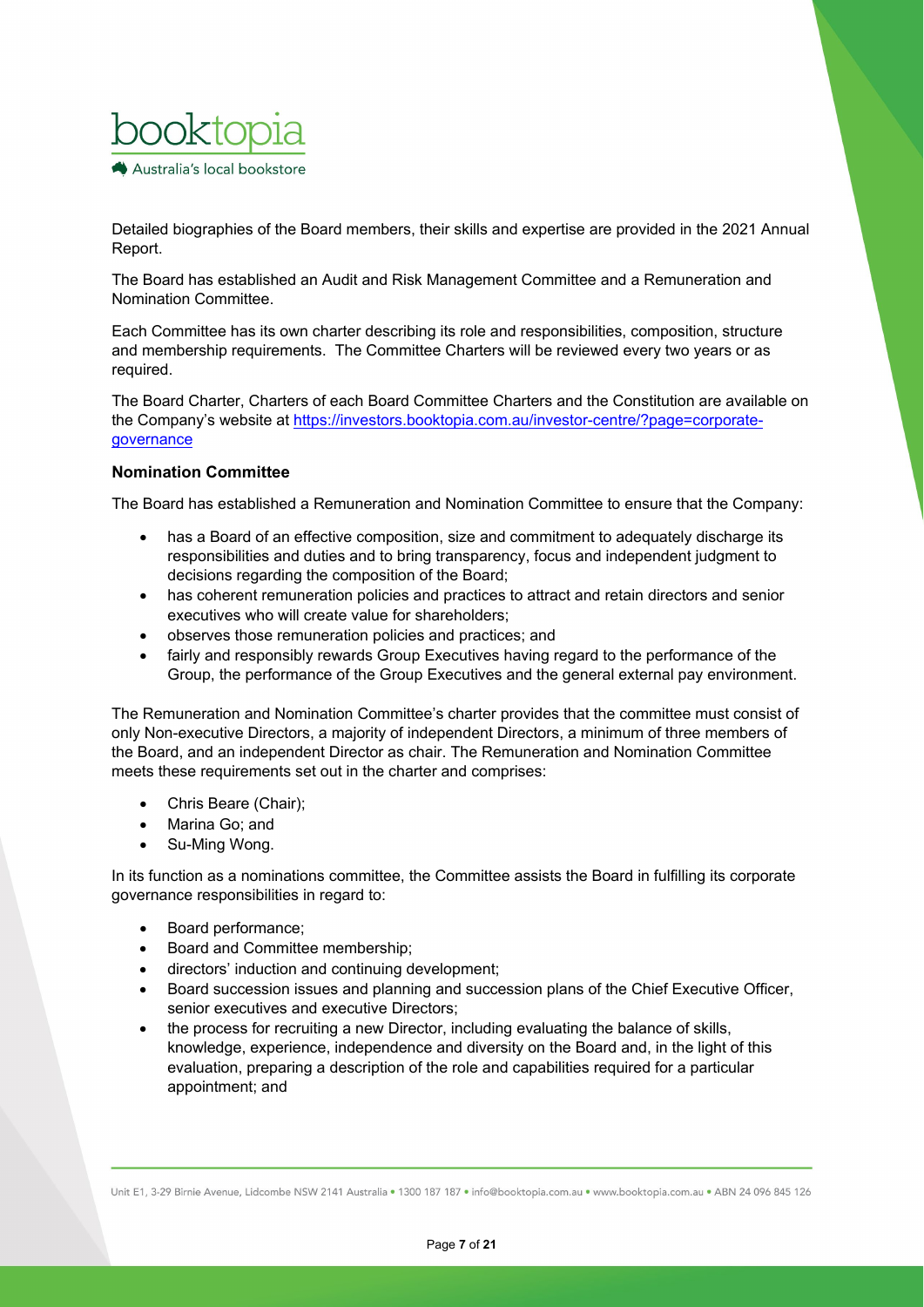

- the Board's 'skills matrix', including assisting the Board to develop and regularly reviewing its Board skills matrix and identifying any gaps in the collective skills of the Board that should be addressed as part of the Company's professional development initiatives for Directors; and
- strategies to address Board diversity.

For details of the number of meetings and the attendance at those meetings by Committee members, refer to the Directors' Report in the Annual Report 2021.

The Committee Charter is available on the Company's website at https://investors.booktopia.com.au/investor-centre/?page=corporate-governance

## **Board Skills Matrix**

The composition of the Board is reviewed on an annual basis by the Remuneration and Nomination Committee to ensure that the Board has the appropriate mix of skills, expertise and experience necessary to fulfil its function effectively. The annual review is facilitated by considering a Board skills matrix developed by the Committee that provides an overview of the directors' skills measured against a range of skills, competencies and experience sought by the Board which have been developed based on:

- the Company's strategic priorities and objectives;
- current issues and challenges; and
- current and future business requirements.

The Board has determined that the following skills and experience are necessary for the Board, as a whole to have. On the basis of the results of the skills matrix, all these skills and personal qualities are present on the Board.

| Skill / Experience / Competency - required skills |   |
|---------------------------------------------------|---|
| 1. Industry & business knowledge                  | ✓ |
| 2. Product knowledge                              | ✓ |
| 3.<br>Information technology                      | ✓ |
| Logistics<br>4.                                   | ✓ |
| Innovation<br>5.                                  | ✓ |
| 6.<br>Internet marketing                          | ✓ |
| 7. Leadership and commercial acumen               | ✓ |
| 8. Accounting and financial                       | ✓ |
| 9.<br>Risk & Compliance                           | ✓ |
| 10. Strategy Development and implementation       | ✓ |
| 11. Corporate Governance                          | ✓ |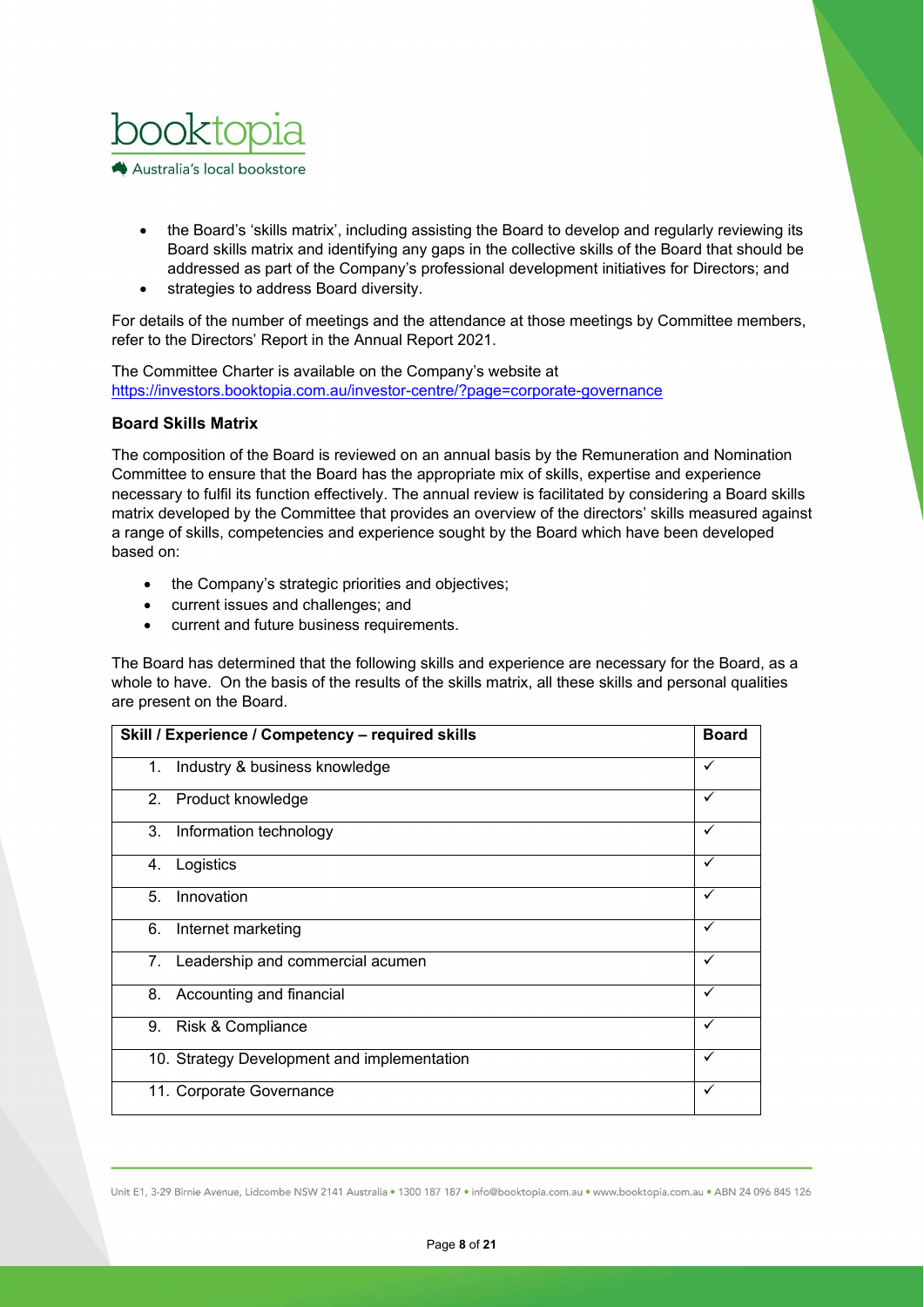

| 12. Technology & digital                                 |  |
|----------------------------------------------------------|--|
| 13. People (including remuneration), culture and conduct |  |
| 14. Stakeholder engagement                               |  |

### The Board also takes into account personal qualities such as

| 1.                             | Integrity                   |   |
|--------------------------------|-----------------------------|---|
|                                | 2. Curiosity & courage      | ✓ |
| 3.                             | Interpersonal skills        | ✓ |
| 4.                             | Genuine interest            | ✓ |
| 5 <sub>1</sub>                 | Instinct                    | ✓ |
| 6.                             | Being an active contributor | ✓ |
| $7_{\scriptscriptstyle{\sim}}$ | Board tenure                | ✓ |
|                                | 8. Age                      | ✓ |
| 9.                             | Gender                      | ✓ |
|                                | 10. Race/ethnicity          | ✓ |
|                                | 11. Geographic location     | ✓ |

### **Director Independence**

The Board considers a Director to be independent where he or she is free of any interest, position or relationship that might influence, or might reasonably be perceived to influence, in a material respect, his or her capacity to bring independent judgement to bear on issues before the Board and to act in the best interests of the Company as a whole rather than an individual shareholder or other party. The Board reviews the independence of each Non-Executive Director in light of information disclosed to the Board.

The Board Charter sets out guidelines to assist in considering the independence of Directors and has adopted a definition of independence that is based on the ASX Principles.

The Board considers that each of Chris Beare, Marina Go, Fiona Pak-Poy and Su-Ming Wong is free from any interest, position or relationship that might influence, or might reasonably be perceived to influence, in a material respect, his or her capacity to bring independent judgement to bear on issues before the Board and to act in the best interests of the Company as a whole rather than in the interests of an individual shareholder or other party and is able to fulfil the role of an Independent Director for the purpose of the ASX Principles.

Tony Nash is not considered by the Board to be an independent Director given his role as Chief Executive Officer of the Company. Steven Traurig is not considered by the Board to be an

Unit E1, 3-29 Birnie Avenue, Lidcombe NSW 2141 Australia . 1300 187 187 . info@booktopia.com.au . www.booktopia.com.au . ABN 24 096 845 126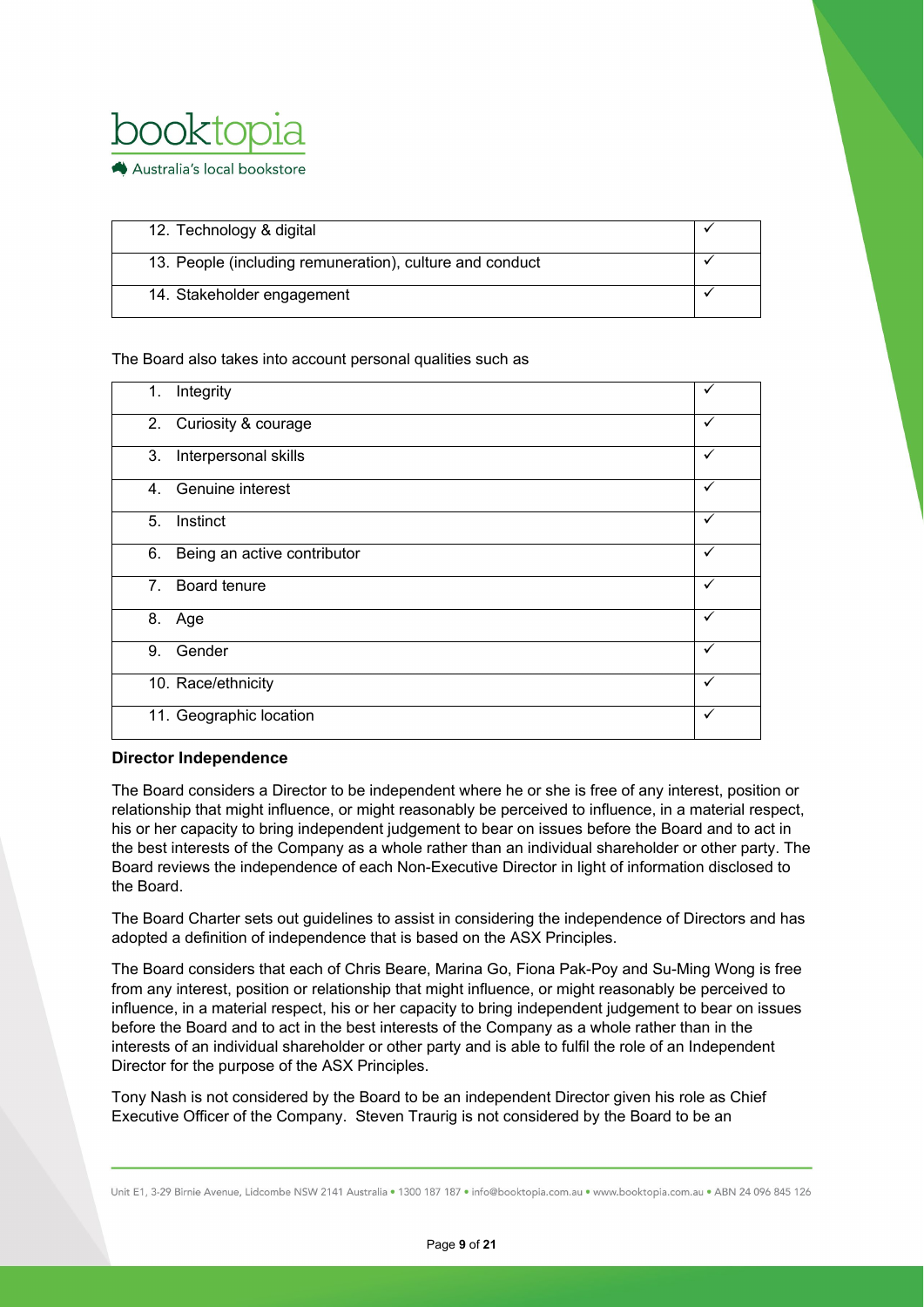

independent Director given his role as Chief Commercial Officer, and Wayne Baskin is not considered by the Board to be an independent Director given his role as Deputy CEO and Chief Technology Officer.

The Chairman is an independent non-executive director and there is a clear division of responsibility between the Chairman and the Chief Executive Officer. The role of the Chairman and the Chief Executive Officer may not be exercised by the same individual.

If a director is or becomes aware of any information, facts or circumstances that will or may affect his or her independence, the director must immediately disclose all relevant details in writing to the Company Secretary and the Chairman.

| Director              | Independence status                                           | Appointment date | Tenure as at date<br>of CGS |
|-----------------------|---------------------------------------------------------------|------------------|-----------------------------|
| Chris Beare           | Independent Chair                                             | 06-10-2017       | 4 years                     |
| (Chair)               | Independent non-executive Director                            |                  |                             |
| <b>Tony Nash</b>      | Not independent as CEO                                        | 16-05-2016       | 5 years                     |
| Wayne Baskin          | Not independent as Deputy CEO and Chief<br>Technology Officer | 01-10-2020       | 1 year                      |
| Marina Go             | Independent non-executive Director                            | 01-10-2020       | year                        |
| Fiona Pak-Poy         | Independent non-executive Director                            | 15-09-2020       | year                        |
| <b>Steven Traurig</b> | Not independent as Chief Commercial<br>Officer                | 16-05-2016       | 5 years                     |
| Su-Mina Wona          | Independent non-executive Director                            | 28-01-2020       | 1.5 vears                   |

The independence status of each Director as well as tenure appears below:

For details of the current directors, their qualifications, skills and experience refer to *Information on Directors* in the Directors' Report.

### **Director Induction, Training and Professional Development**

The Remuneration and Nomination Committee is responsible for implementing an effective training and education program for all new and existing directors. The Committee is required to regularly review the effectiveness of the program to ensure directors maintain the skills and knowledge required to perform their role effectively.

Any new directors will undergo a formal induction program in which they are given a full briefing on Booktopia, its operations and the industry in which it operates. Where possible, this will include meetings with key executives, tours of premises, provision of a due diligence package and presentations from Management. Furthermore, to achieve continuing improvement in Board performance, all directors are encouraged to undergo regular professional development. This process was undertaken when the Directors were appointed prior to the IPO.

Subject to consultation with the Chairman, directors may in appropriate circumstances access independent professional advice at the Company's expense in order to carry out their Board duties.

Unit E1, 3-29 Birnie Avenue, Lidcombe NSW 2141 Australia . 1300 187 187 . info@booktopia.com.au . www.booktopia.com.au . ABN 24 096 845 126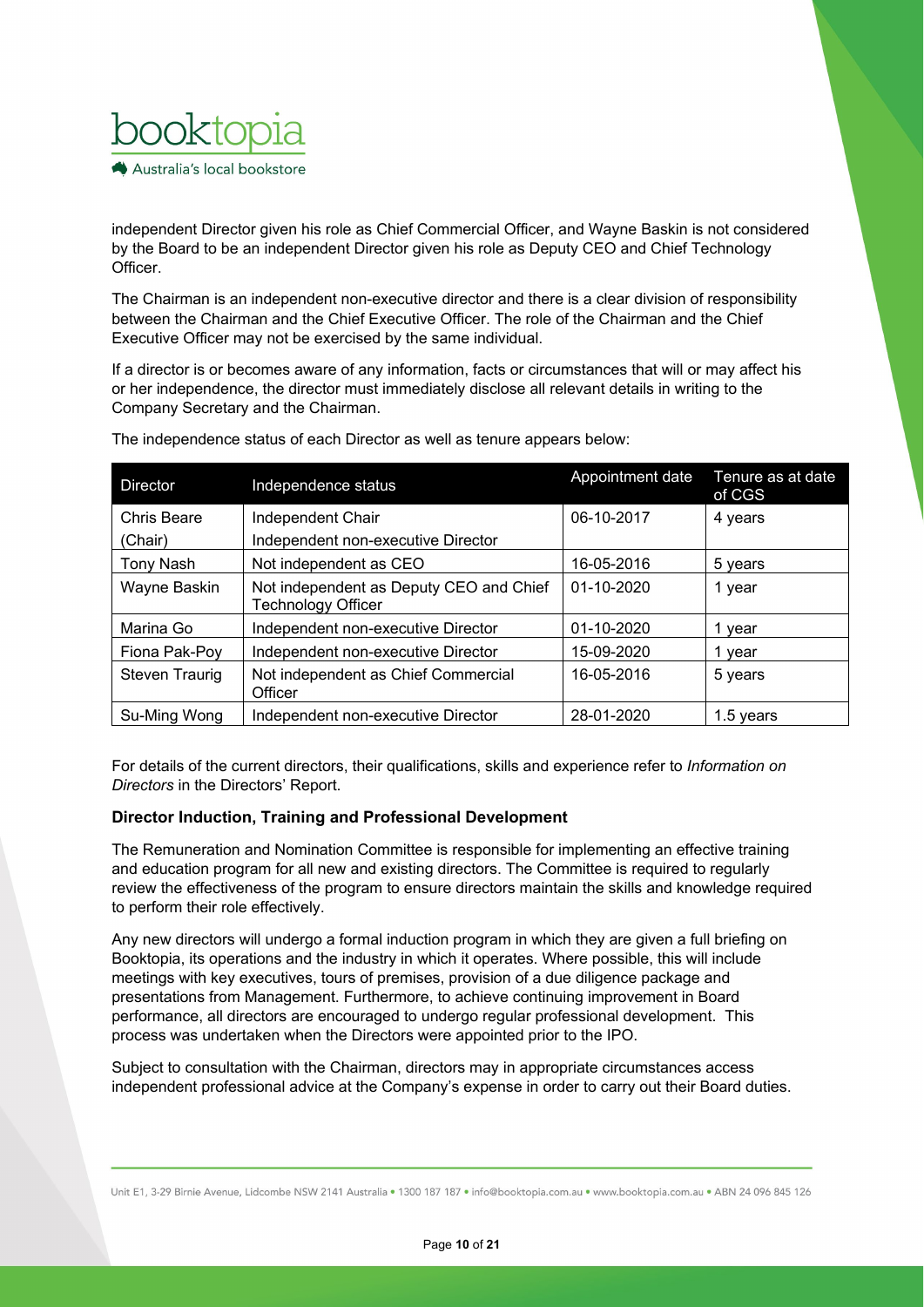

## **Principles 3: Instil a culture of acting lawfully, ethically and responsibly**

### **Values and Code of Conduct**

The Company is committed to maintaining ethical standards in the conduct of its business activities. Accordingly, the Board has adopted a formal Code of Conduct which clearly states the standards of responsibility and ethical conduct expected of Directors and employee of the Company.

Acting ethically and responsibly goes well beyond mere compliance with legal obligations and involves acting with honesty, integrity and in a manner that is consistent with the reasonable expectations of investors in the broader community. It includes being, and being seen to be, a 'good corporate citizen', for example by:

- respecting the human rights of its employees;
- creating a safe and non-discriminatory workplace;
- dealing honestly and fairly with suppliers and customers;
- acting responsibly towards the environment; and
- only dealing with business partners who demonstrate similar ethical and responsible business practices.

The Code of Conduct covers the following areas:

- compliance with laws and regulations;
- the Company's business ethics; and
- Business and personal conduct.

The Code of Conduct requires Directors and employees, where relevant and to the extent possible, consultants, secondees and contractors of the Company, to adhere to the law and various policies of the Company referred to in the Code of Conduct.

The Code of Conduct is not a prescriptive set of rules for business behavior but rather a practical set of principles giving direction and reflecting the Company's approach to business conduct. Any material breaches of the Code of Conduct are reported to the Board.

The Code of Conduct is available on the Company's website at <https://investors.booktopia.com.au/investor-centre/?page=corporate-governance>

### **Whistleblower Policy**

The Company has adopted a Whistleblower Policy to encourage people to raise any concerns and report instances of reportable conduct where there are reasonable grounds to support such action, without fear of intimidation, disadvantage or reprisal.

The purpose of the Whistleblower Policy is to:

- outline the mechanisms for the reporting and investigation of reported matters;
- outline the measures in place to protect a whistleblower; and
- promote a workplace environment in which everyone feels safe, supported and encouraged to make reports about reportable conduct.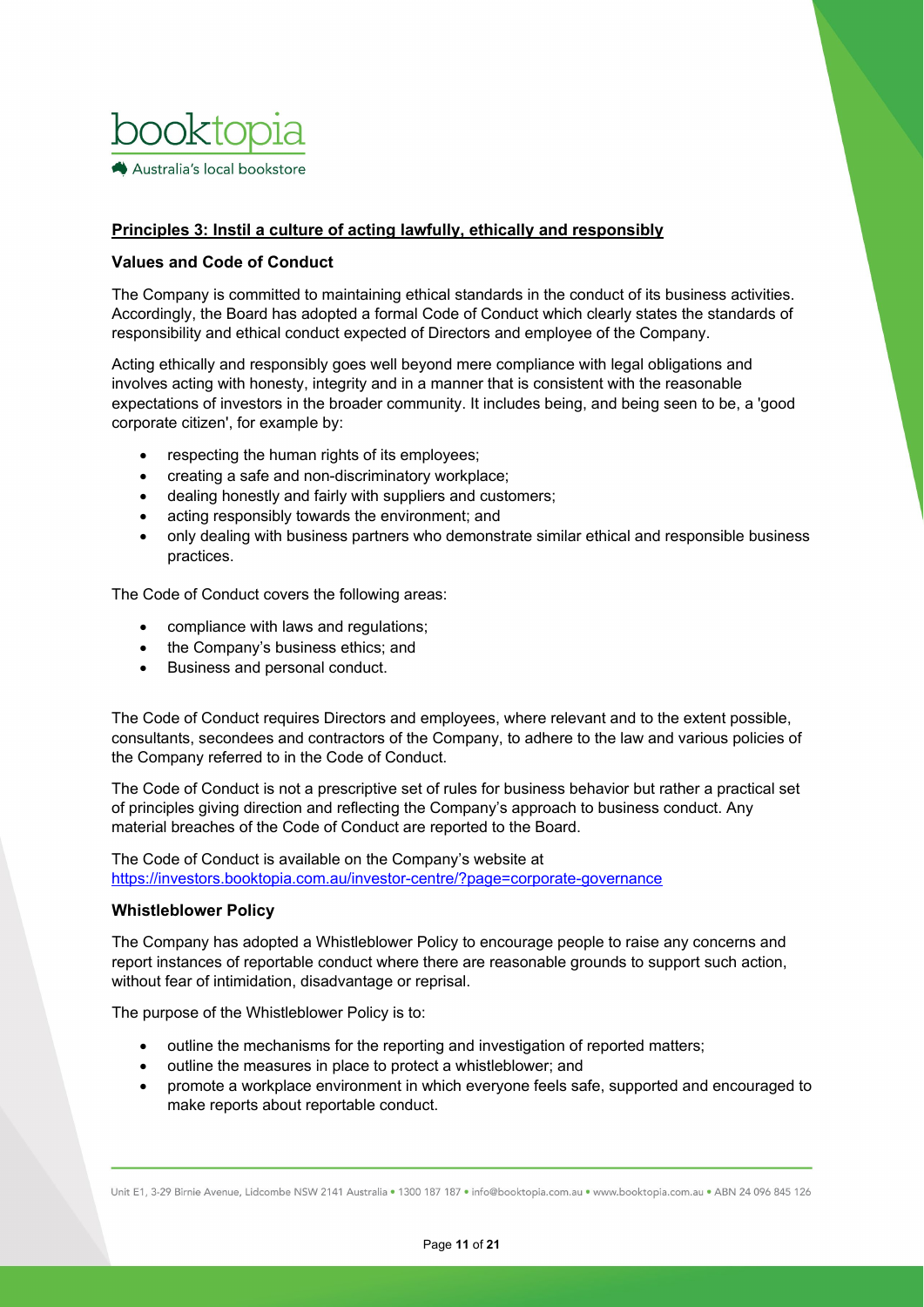

Any material breaches of the Whistleblower Policy are reported to the Board.

## **Anti-Bribery and Corruption Policy**

The Company is committed to acting ethically and has zero tolerance for bribery and corruption. The Company has developed an Anti-bribery and Corruption Policy for countering bribery and corruption.

The Anti-bribery and Corruption Policy applies to the Company and all subsidiary and affiliate companies over which it exercises control and all directors, officers and employees of the Company (which includes temporary employees, contract staff and consultants). The Company also expects that its business partners (including individuals and corporate entities associated with the Company, who act for or on behalf of the Company, or perform functions in relation to the Company) will comply with the Anti-bribery and Corruption Policy, to the extent they do not have their own policies managing bribery and corruption risk.

The Anti-bribery and Corruption Policy requires that personnel and business partners of the Company must not pay, offer, promise or accept, directly or indirectly, any bribe, kickback, secret commission, facilitation payment, or other form of improper payment, or otherwise breach relevant anti-corruption laws.

The Anti-bribery and Corruption Policy also requires that personnel and business partners of the Company must not:

- make political donations on behalf of the Company;
- make any charitable or community donations or sponsorships which are or could be perceived as bribes or otherwise in a manner contrary to the Anti-bribery and Corruption Policy;
- offer, provide or accept gifts, hospitality or travel in a manner contrary to the Anti-bribery and Corruption Policy;
- engage or deal with a business partner in a manner contrary to the Anti-bribery and Corruption Policy;
- enter new business ventures or invest in new companies or countries in a manner contrary to the Anti-bribery and Corruption Policy;
- falsify or mis-describe any book, record or account relating to the Company's business. All receipts and expenditures must be supported by documents that describe them accurately and properly; or
- cause or authorise any of the above conduct or any other conduct which is inconsistent with the Anti-bribery and Corruption Policy or any anti-corruption laws.

Any material breaches of the Anti-Bribery and Corruption Policy are reported to the Board.

## **Principle 4: Safeguard the integrity of corporate reports**

## **Audit Committee**

The Board has established an Audit and Risk Management Committee to ensure that the Company fulfils its corporate governance and oversight responsibilities in relation to the Company's financial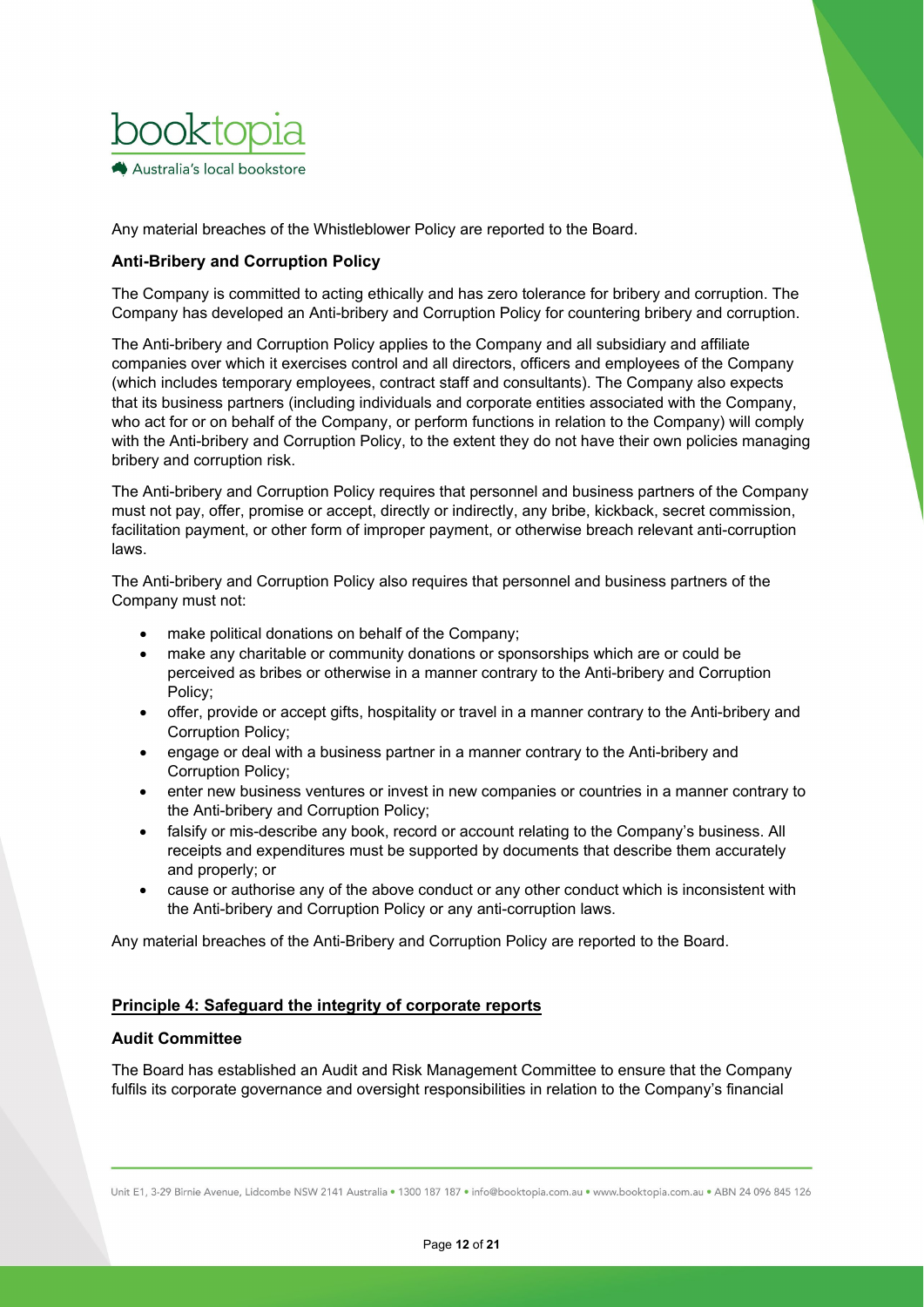

reports and financial reporting process and internal control structure, risk management systems (financial and non-financial) and the internal and external audit process.

The Audit and Risk Management Committee's charter provides that the committee must comprise of only Non-executive Directors, a majority of independent Directors, an independent chair who is not Chairman of the Board, and a minimum of three members of the Board. The Audit and Risk Management Committee meets these requirements set out in the charter and comprises:

- Fiona Pak-Poy (Chair);
- Chris Beare; and
- Su-Ming Wong.

The Audit and Risk Management Committee may invite such other persons (for example, staff, Managing Director/CEO, CFO, external parties) to its meetings, as it deems necessary, whether on a permanent or ad hoc basis.

In its function as an audit committee, the Committee meets regularly to assist the Board in fulfilling its corporate governance responsibilities in regard to:

- reviewing and approving internal audit and external audit plans;
- updating the internal and external audit plans;
- reviewing and recommending to the Board any financial reports;
- reviewing reports arising from internal audit activities;
- maintaining and improving the quality, credibility and objectivity of the financial accountability process (including financial reporting on a consolidated basis); and
- providing a forum for communication between the Board and Management in relation to audit and compliance matters affecting the Group;

The Audit and Risk Management Committee is responsible for recommending to the Board the appointment, removal or replacement of the external auditor and its signing partner, the terms of appointment, any re-appointment and fees. The Committee is responsible for recommending procedures for the rotation of external audit engagement partners and annually reviewing the external auditor's performance and independence.

The Audit and Risk Management Committee is also responsible for reviewing and assessing the independence and performance of the external auditor and drafting an annual statement for inclusion in the Company's annual report as to whether the Committee is satisfied the provision of non-audit services is compatible with external auditor independence.

For details of the number of meetings and the attendance at those meetings, refer to the Directors' Report in the Annual Report 2021.

The Committee Charter is available on the Company's website at <https://investors.booktopia.com.au/investor-centre/?page=corporate-governance>

### **CEO and CFO Declaration and Assurance**

Prior to Board approval of Booktopia's half year and annual financial reports, the CEO and CFO must provide the Board with declarations required under section 295A of the Corporations Act 2001 and Recommendation 4.2 of the ASX Principles.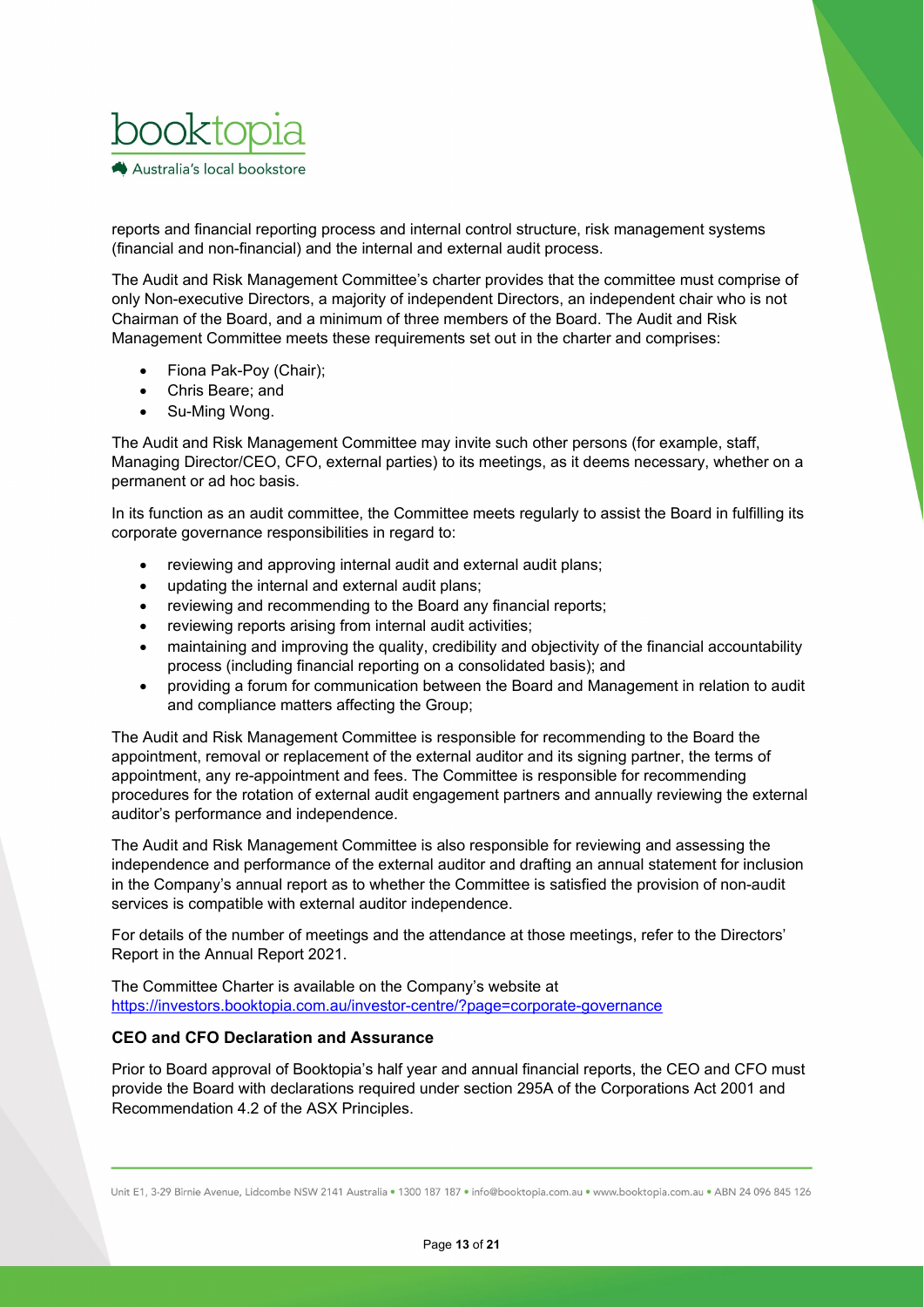

For the financial year ended 30 June 2021, the CEO and CFO made a declaration in accordance with section 295A of the Corporations Act 2001. The declaration was formed on the basis of a sound system of risk management and internal control which is operating effectively. An equivalent declaration was made for the half year ended 31 December 2020.

## **Process for verification of integrity of periodic corporate reports**

All periodic corporate reports that are not otherwise subject to audit or review by an external auditor are reviewed in accordance with an internal verification procedure to ensure the integrity and accuracy of the information included in those reports. This verification procedure involves a systematic checking and sign off procedure. Where possible, each statement or number is linked back to an independent external or internal source document.

## **External auditor at the AGM**

The Company's external auditor as at 30 June 2021 will attend the 2021 AGM, Booktopia's first AGM as a publicly listed company and will be available to answer questions from shareholders at that AGM on the:

- conduct of the audit;
- preparation and content of the External Auditor's Report;
- accounting policies adopted by the Company in relation to the preparation of the financial statements; and
- independence of the auditor in relation to the conduct of the audit.

The auditor will attend all AGMs in accordance with the Corporations Act. The Board recognises that it is important for shareholders to have the opportunity to question the auditor at the AGM, as an important safeguard for the integrity of the corporate reporting process.

## **Principle 5: Make timely and balanced disclosure**

The Company is subject to continuous disclosure obligations under the ASX Listing Rules and the Corporations Act 2001 (Cth). Subject to some limited exceptions, under the continuous disclosure requirements, the Company must immediately notify the market, through ASX, of any information which a reasonable person would expect to have a material effect on the price or value of the Company's shares.

## **Continuous Disclosure Policy**

The Company has adopted a Continuous Disclosure Policy, prepared having regard to the ASX Principles and available on the Company's website at https://investors.booktopia.com.au/investorcentre/?page=corporate-governance. The purpose of the Continuous Disclosure Policy is to:

- reinforce the Company's commitment to its continuous disclosure obligations;
- provide shareholders and the market with timely, balanced, direct and equal access to information issued by the Company and describe the processes in place that enable the Company to do so; and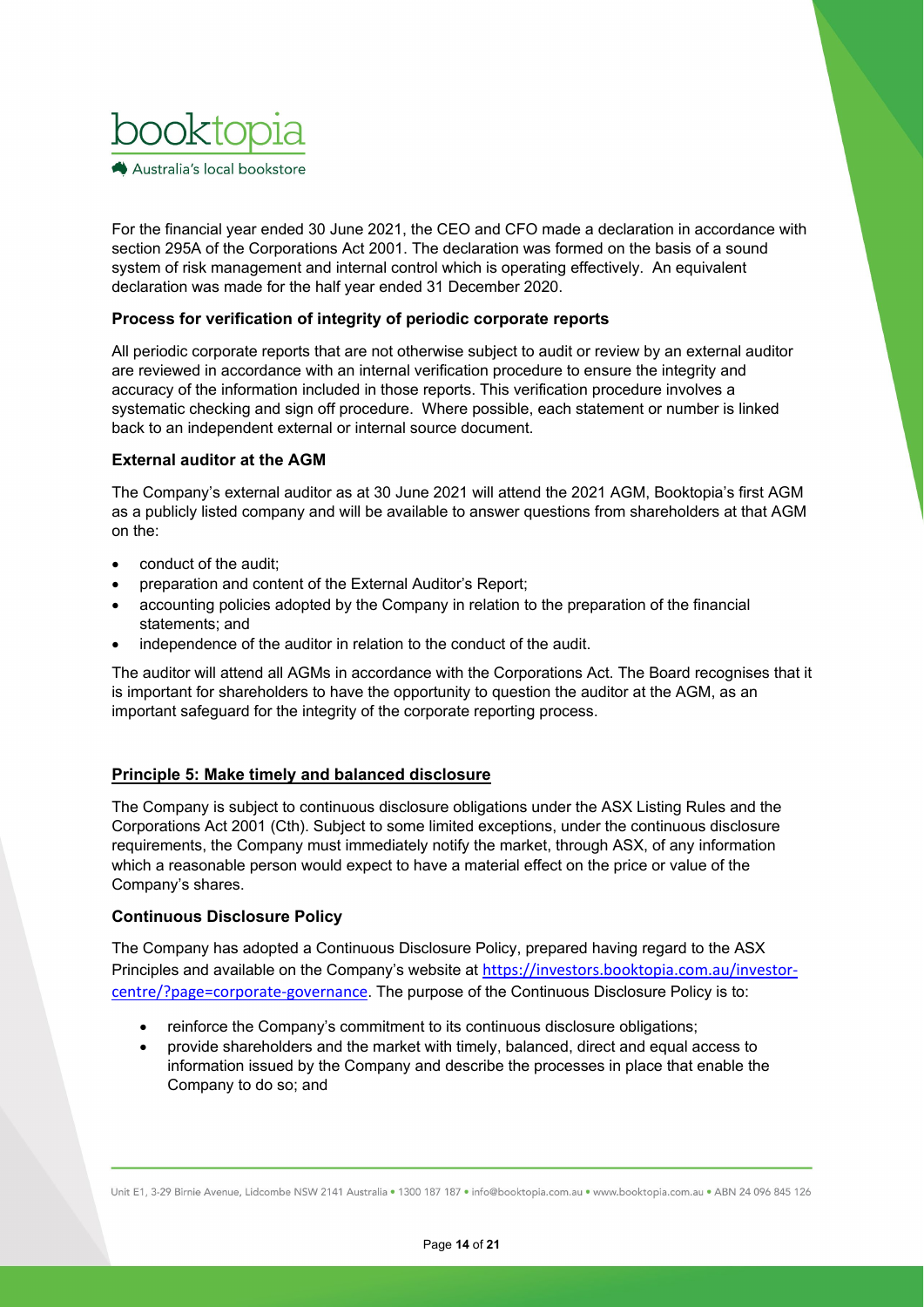

• promote investor confidence in the integrity of the Company and in the trading of its securities.

### **Circulation of Material Market Announcements to the Board**

The Company Secretaries are responsible for circulating to the Board copies of all material ASX announcements released by the Company promptly after they have been released on the ASX Market Announcements Platform.

### **Investor and Analyst Presentations and Shareholder Briefings**

All new and substantive investor and analyst presentations are released to the ASX Market Announcements Platform ahead of the presentation. The Company provides all ASX announcements to shareholders via a link on the website [https://investors.booktopia.com.au/investor](https://investors.booktopia.com.au/investor-centre/?page=asx-announcements)[centre/?page=asx-announcements](https://investors.booktopia.com.au/investor-centre/?page=asx-announcements)

### **Securities Trading Policy**

The Company has adopted a Securities Trading Policy which regulates trading by Directors and employees of the Company and its subsidiaries in securities of the Company or other companies.

Directors and all employees must comply with the insider trading prohibitions of the Corporations Act. Any person who possesses inside information in relation to a company must not trade in securities of that company, regardless of the terms of the Securities Trading Policy or any written approval given under the Policy in respect of company securities.

In addition, the Securities Trading Policy set out certain 'prohibited periods' during which trading in Shares by the Company's Directors, officers, senior executives and certain employees and contractors is prohibited (except in exceptional circumstances with approval). Those prohibited periods are currently defined as the following periods:

- from the close of trading on ASX on the last day of the Company's financial year until the day after the release of the full year results to the ASX;
- from the close of trading on ASX on the last day of the Company's half year until the day after the release of the half yearly results to the ASX; and
- any additional periods imposed by the Board from time to time (for example when the Company is considering matters which are subject to Listing Rule 3.1A).

Outside these periods, Directors and certain restricted persons must receive prior written approval before undertaking any trading in Company securities, for any proposed dealing in Shares and, in all instances, must not trade in Company securities if they are in possession of inside information.

Directors and certain restricted persons must not hedge unvested equity remuneration or vested equity subject to holding locks and must not deal in the Company's securities on a short-term basis.

## **Principle 6: Respect the rights of security holders**

The Company communicates openly and honestly with its shareholders and aims to keep them informed of major developments affecting the state of affairs of the Company. Booktopia is committed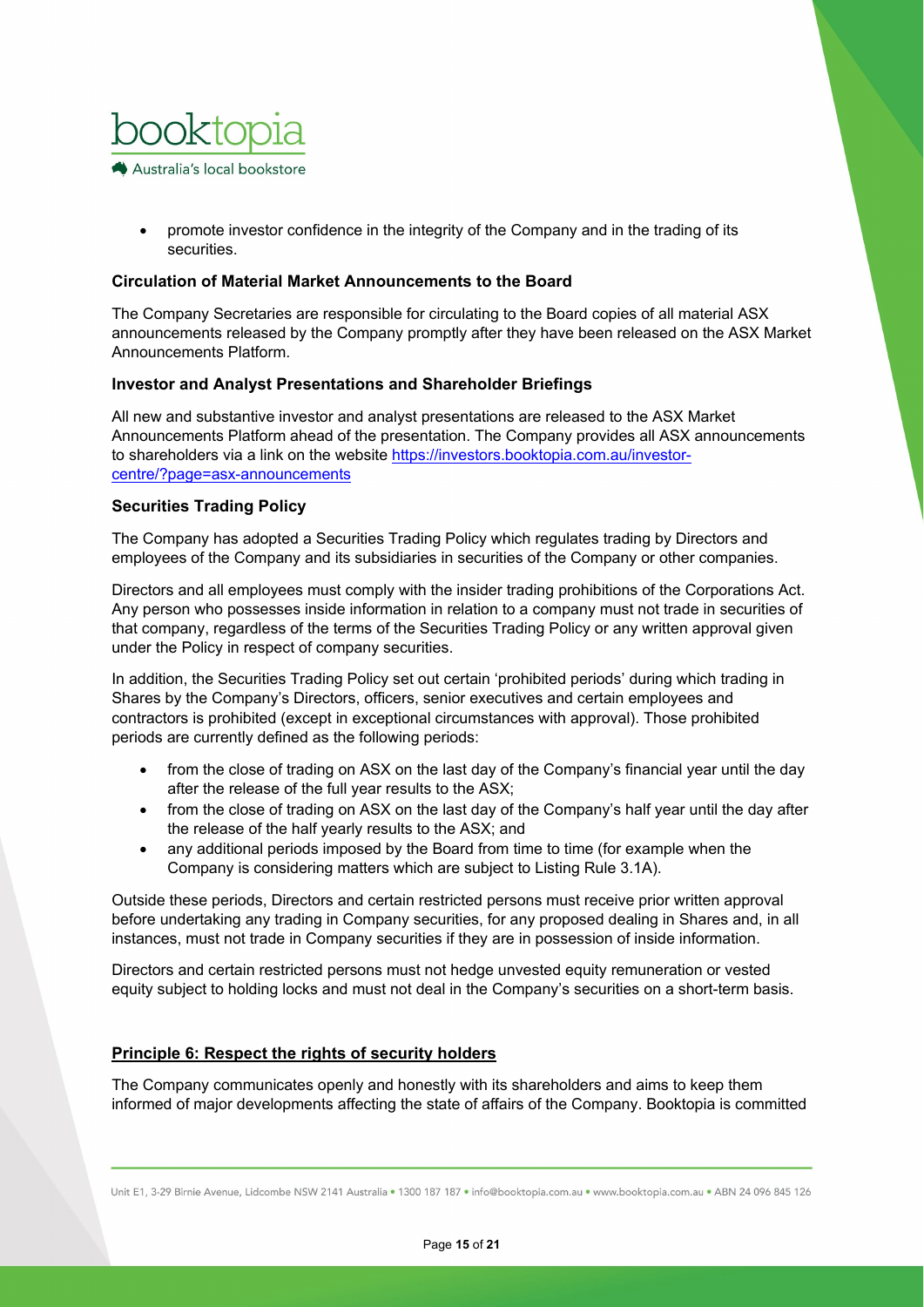

to giving all shareholders comprehensive, timely and equal access to information about its activities so as to enable shareholders to make informed investment decisions and effectively exercise their rights as shareholders.

### **Information on website**

The Company recognises that potential investors and other interested stakeholders may wish to obtain information about the Company from time to time. To achieve this, the Company communicates information regularly to shareholders and other stakeholders through a range of forums and publications, including the Company's website, at the annual general meeting, and through the annual report and ASX announcements.

Booktopia's website for investors is located at<https://investors.booktopia.com.au/investor-centre/>

Our website includes links to:

- copies of our annual reports and financial statements;
- copies of our announcements to the ASX;
- an overview of the entity's current business;
- copies of media releases issued by the Company;
- contact details for enquiries from shareholders, analysts or the media; and
- contact details for the Company and our Share Registry.

Alternatively, Company announcements can be accessed from the "Announcements" section of the ASX website (ASX code: BKG).

### **Shareholder Engagement and Participation**

Shareholders, analysts and the media are able to call or email members of the investor relations team, ask questions and request to set up meetings, as appropriate. When results are announced, senior management gives a number of presentations to investors. The Board considers that this policy of active shareholder engagement has served shareholders well to date.

### **Shareholder Meetings**

The Board and Management recognise that shareholders meetings are an important forum for twoway communication between the Company and its shareholders.

To encourage shareholder engagement and participation at the AGM, shareholders will have the opportunity to attend the 2021 AGM and all future AGMs, ask questions and participate in voting.

Shareholders who are unable to attend the AGM are encouraged to vote on the proposed resolutions by appointing a proxy via the proxy form accompanying the Notice of Meeting or online through the Share Registry's website. Shareholders have the opportunity to submit written questions to the Company and external auditor or make comments on the management of the Company and access AGM presentations and speeches made by the Chairman and CEO prior to the commencement of the meeting. The Company will publish results of the meeting to the ASX and on its website following the conclusion of the AGM. Should the Company need to hold a virtual meeting beyond 2021, shareholder participation and the opportunity to ask questions will be paramount in the Board's choice of provider. It is the Board's current intention that AGMs from 2022 will be held in person.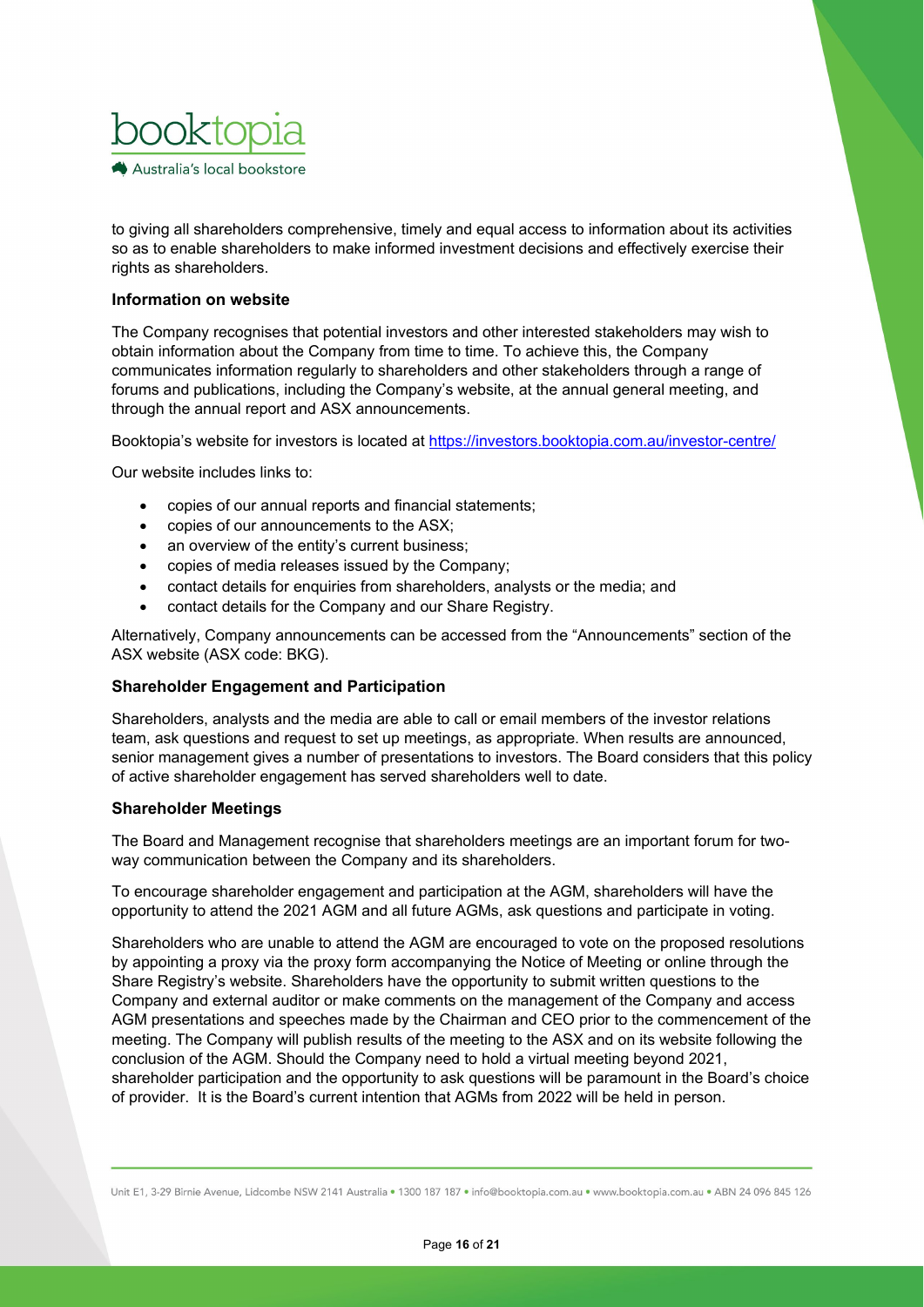

## **Voting at Shareholder Meetings**

As Booktopia has only recently listed, all resolutions to be considered at the AGM in 2021 will be decided by poll rather than on a show of hands and the Board is committed to ensuring this policy continues for all future AGMs.

# **Electronic Communications with Shareholders**

The Company's contact details are available on the Company's website at <https://investors.booktopia.com.au/investor-centre/?page=investor-contacts>

Shareholders can submit an electronic query to the Company via its website, email the Company at [investors@booktopia.com.au](mailto:investors@booktopia.com.au) or contact our Share Registry at [registrars@linkmarketservices.com.au.](mailto:registrars@linkmarketservices.com.au)

Shareholders may nominate the option to receive all shareholder communications (including notification that the Annual Report is available to view, Notices of Meeting and Payment Statements) by email.

### **Principle 7: Recognise and manage risk**

#### **Risk Committee**

The Board has established an Audit and Risk Management Committee to ensure that the Company fulfils its corporate governance and oversight responsibilities in relation to the Company's financial reports and financial reporting process and internal control structure, risk management systems (financial and non-financial) and the internal and external audit process.

The Audit and Risk Management Committee's charter provides that the committee must comprise of only Non-executive Directors, a majority of independent Directors, an independent chair who is not Chairman of the Board, and a minimum of three members of the Board. The Audit and Risk Management Committee meets these requirements set out in the charter and comprises:

- Fiona Pak-Poy (Chair);
- Chris Beare; and
- Su-Ming Wong.

The Audit and Risk Management Committee may invite such other persons (for example, staff, Managing Director/CEO, CFO, external parties) to its meetings, as it deems necessary, whether on a permanent or ad hoc basis.

In its function as a risk committee, the Committee meets regularly to assist the Board in fulfilling its corporate governance responsibilities in regard to:

- reviewing reports arising from risk assurance activities;
- reviewing the effectiveness of the Company's compliance and risk management functions.
- promoting a culture of compliance across the Group; and
- oversight of the Company's risk management system.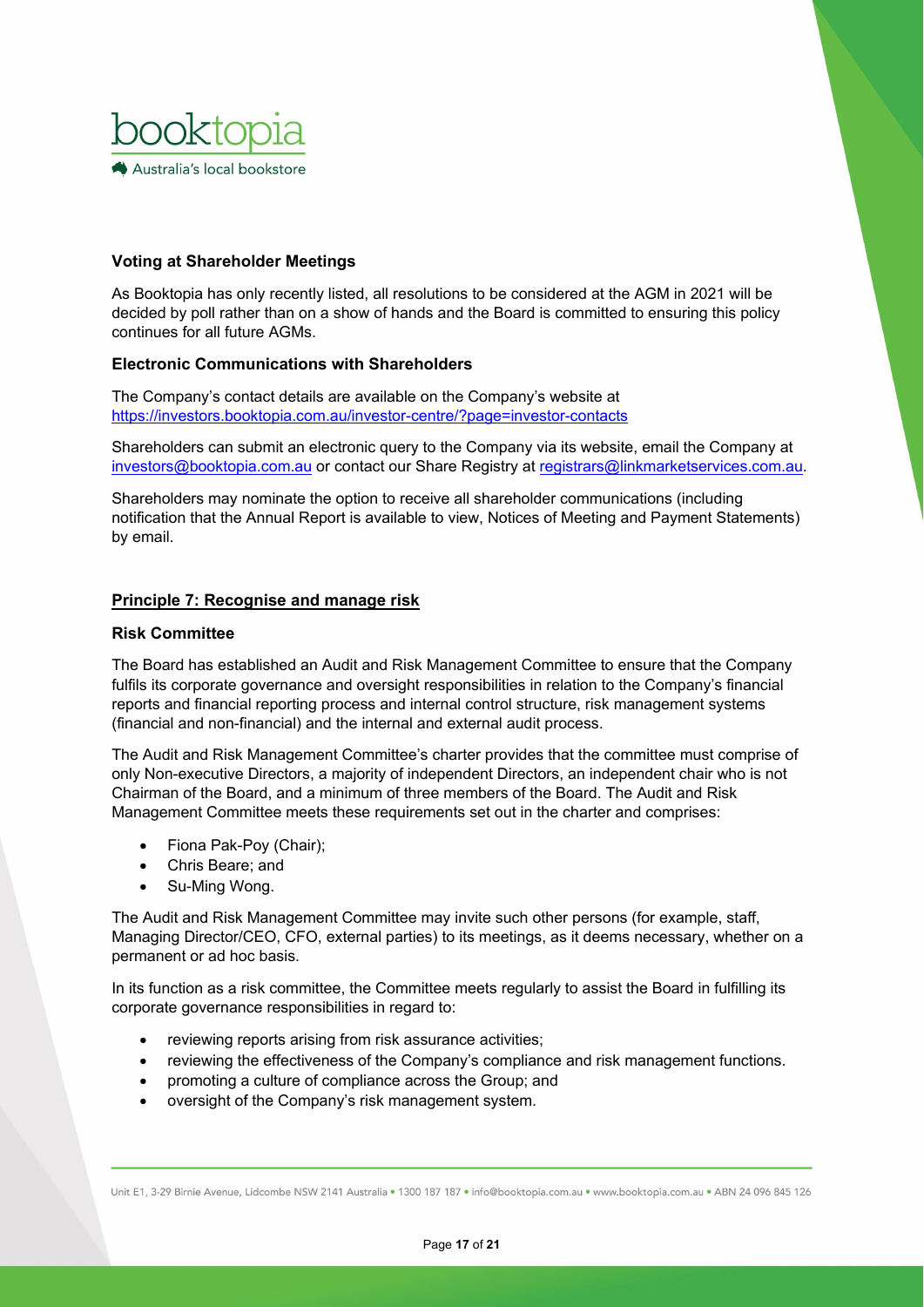

For details of the number of meetings and the attendance at those meetings, refer to the Directors' Report in the Annual Report 2021.

The Committee Charter is available on the Company's website at <https://investors.booktopia.com.au/investor-centre/?page=corporate-governance>

## **Risk Management Policy**

Risk recognition and management are viewed by the Company as integral to its objectives of creating and maintaining shareholder value, and to the successful execution of the Company's strategies. The Board has adopted a risk management policy appropriate for its business. The purpose of the policy is to ensure that appropriate systems are in place to identify to the extent reasonably practicable all material risks that may impact on the Company's business and appropriate responsibilities are delegated to control the identified risks effectively.

The Board is responsible for risk oversight and the management and internal control of the processes by which risk is considered for both ongoing operations and prospective actions. In specific areas, the Board is assisted by the Audit & Risk Management Committee. The Audit & Risk Management Committee is responsible for establishing procedures which provide assurance that major business risks are identified, consistently assessed and appropriately addressed. The risk management process requires the Board to conduct regular reviews of the Company's existing risks and the identification of any new and emerging risks facing the Company, including financial and non-financial matters. It also requires the management, including mitigation where appropriate, of these risks.

The Risk Management Policy was prepared having regard to the ASX Principles and is available on the Company's website at <https://investors.booktopia.com.au/investor-centre/>

The Booktopia Risk Register is used for tracking and management of all strategic and operational level risks and is used to generate reporting to senior management and the Audit and Risk Management Committee.

Each risk has an owner, who is a senior manager in the relevant functional or business unit. In addition, each risk is assigned to an employee, a person with the right skills, knowledge and a member of the functional area responsible to track the likelihood and potential impact, as well as define and implement risk response plans.

Management is responsible for identifying and evaluating risks within their area of responsibility, implementing agreed actions to manage risk and for reporting as well as monitoring any activity or circumstance that may give rise to new or changed risks.

As set out in the prospectus dated 2 November 2020, the key risk areas for Booktopia are:

- performance and website reliability;
- cyber security;
- operations;
- recruitment and retention of key personnel;
- finance:
- third party suppliers;
- quality in customer service;
- changes in online services and providers;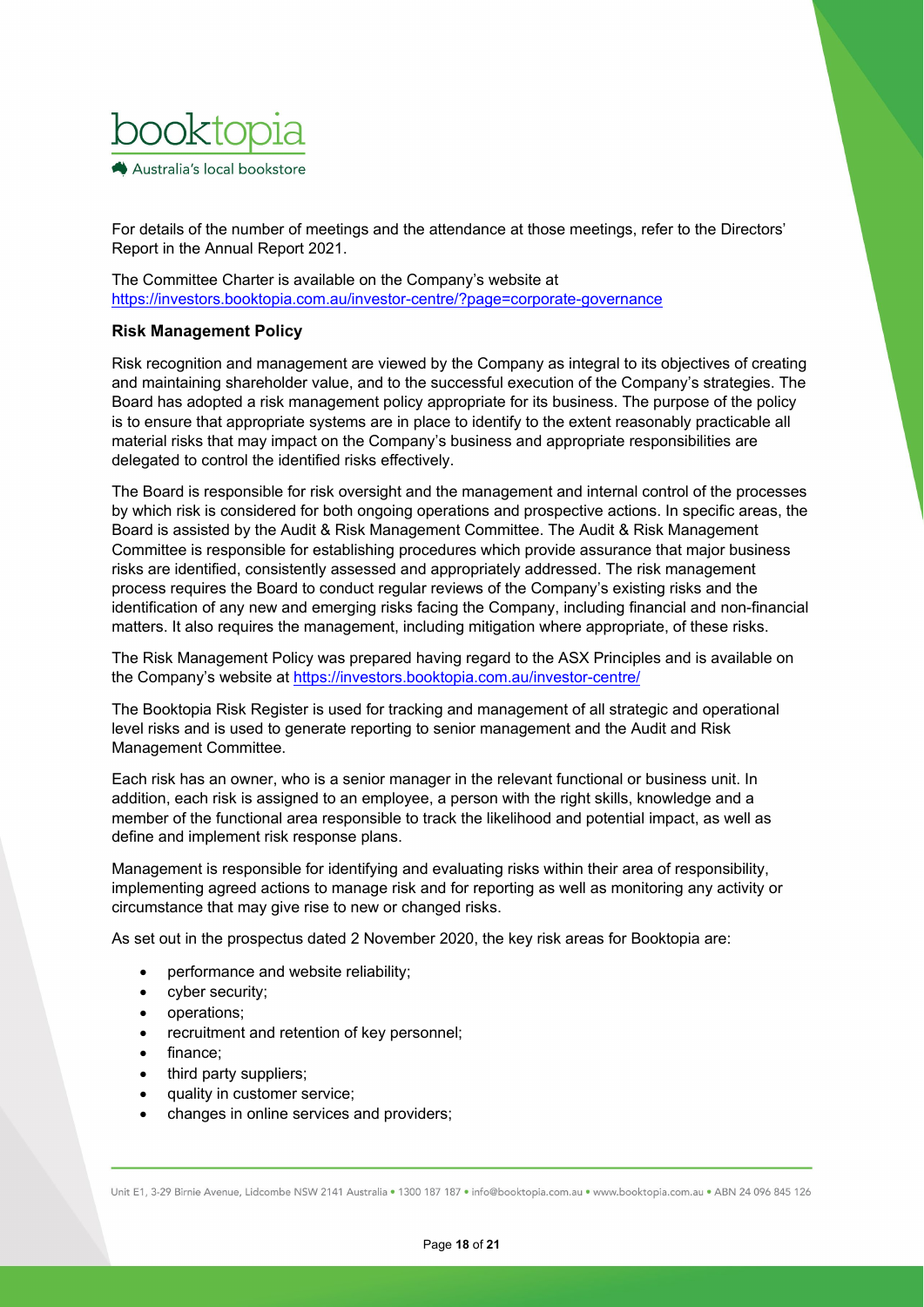

- facilities and information technology; and
- regulatory and legal compliance.

Management has reported to the Board (through the Audit and Risk Management Committee) on the effectiveness of the management of the material risks faced by the Company during FY2021. The Board and the Audit and Risk Management Committee has reviewed the risk management framework and is satisfied that it continues to be sound. This review will continue to be conducted on a regular basis.

## **Internal Audit Function**

Booktopia does not have an independent internal audit function. Oversight of the effectiveness of Booktopia's risk management and internal control processes currently form part of the responsibilities of the CFO (for financial risks and controls) and the Chief Commercial Officer (for regulatory and risk controls).

### **Material Exposure to Environmental, Social or Climate Change Risks**

The Board regularly discusses all economic, environmental and social sustainability risks that it considers are likely to have a material effect on the Company's financial performance or value over the short, medium and long term. All relevant risks are included and categorised on the Company's Risk Register and are closely monitored and analysed by the Audit and Risk Management Committee and the Board.

## **Principle 8: Remunerate fairly and responsibly**

### **Remuneration Committee**

The Board has established a Remuneration and Nomination Committee to ensure that the Company:

- has a Board of an effective composition, size and commitment to adequately discharge its responsibilities and duties and to bring transparency, focus and independent judgment to decisions regarding the composition of the Board;
- has coherent remuneration policies and practices to attract and retain directors and senior executives who will create value for shareholders;
- observes those remuneration policies and practices; and
- fairly and responsibly rewards Group Executives having regard to the performance of the Group, the performance of the Group Executives and the general external pay environment.

The Remuneration and Nomination Committee's charter provides that the committee must consist of only Non-executive Directors, a majority of independent Directors, a minimum of three members of the Board, and an independent Director as chair. The Remuneration and Nomination Committee meets these requirements set out in the charter and comprises:

- Chris Beare (Chair);
- Marina Go; and
- Su-Ming Wong.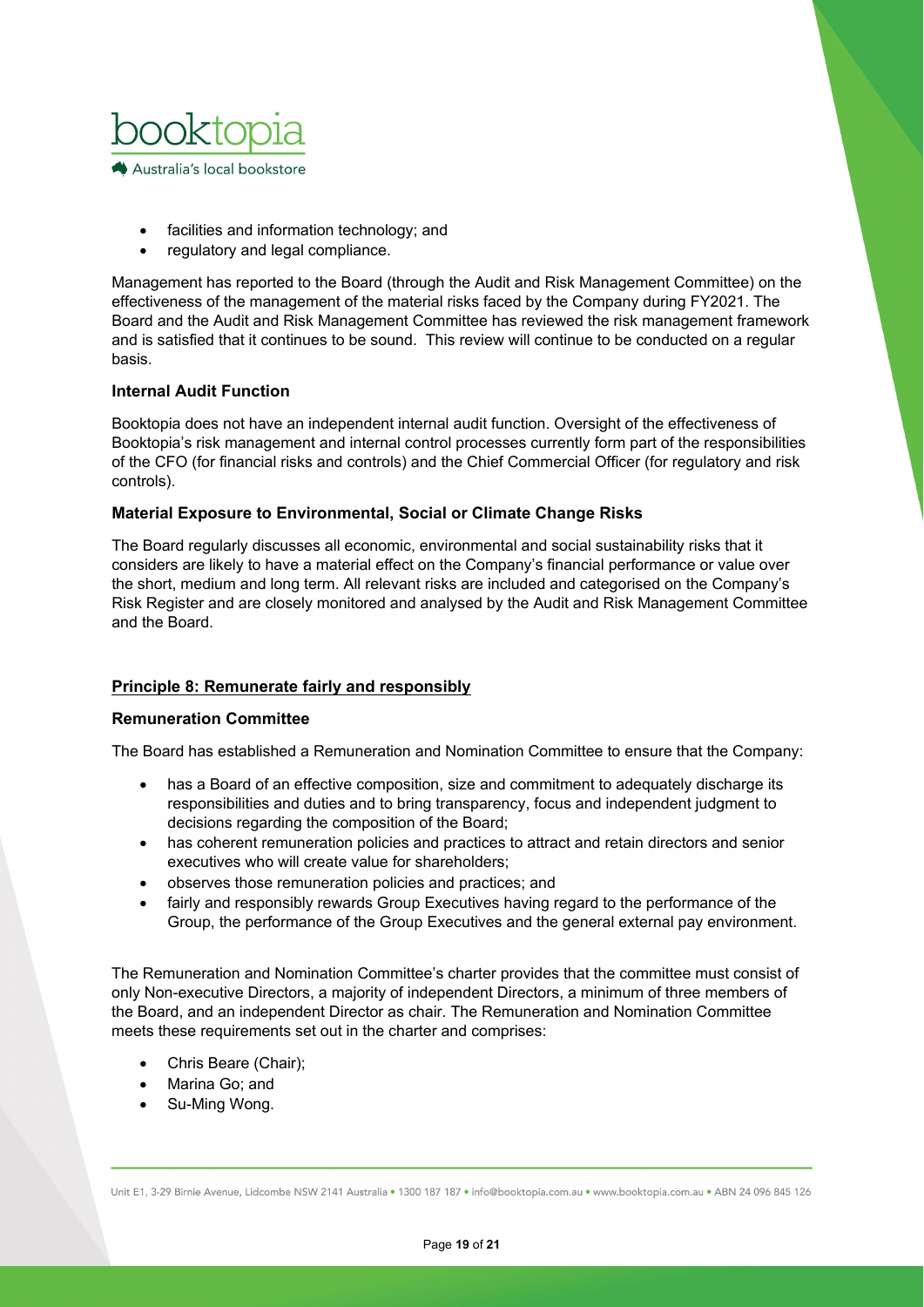

In its function as a remuneration committee, the Committee assists the Board in fulfilling its corporate governance responsibilities in regard to:

- the Company's remuneration policy, including as it applies to Directors and the process by which any pool of Directors' fees approved by shareholders is allocated to Directors;
- engaging remuneration consultants (if any);
- reviewing non-executive director remuneration;
- determining executive remuneration policies and remuneration for executives; and
- reviewing and approving all equity based incentive plans.

For details of the number of meetings and the attendance at those meetings, refer to Directors' Report in the Annual Report 2021.

The Committee Charter is available on the Company's website at <https://investors.booktopia.com.au/investor-centre/?page=corporate-governance>

### **Remuneration Policies and Practices**

In relation to remuneration issues, the Board (with the assistance of the Remuneration and Nomination Committee) has established a remuneration philosophy to ensure that it remunerates fairly and responsibly. The remuneration philosophy of the Board is designed to ensure that the level and composition of remuneration is competitive, reasonable and appropriate for the results delivered and to attract and maintain talented and motivated Directors and employees.

The Company's policies and practices regarding the remuneration of non-executive directors, executive directors and other senior executives are set out in detail in the Remuneration Report, which forms part of the 2021 Annual Report. The 2021 Annual Report is available on the Company's website at<https://investors.booktopia.com.au/investor-centre/?page=annual-reports>

The Company's policy is to remunerate non-executive directors by way of fees and payments which may be in the form of cash and superannuation benefits. Under Booktopia's Constitution, the maximum remuneration payable by the Company for the services of non-executive directors in total must not exceed the amount approved by shareholders in general meeting. The Company's broad policy in relation to the level of non-executive director's fees and payments is consistent with the market. Details of these fees and payments are set out in the Remuneration Report.

The total remuneration paid to the three executive directors and other senior executives is also included in the Remuneration Report. The Report describes in detail the mix of fixed, performance based and equity-based remuneration.

### **Equity Based Remuneration Scheme**

Booktopia has established the Booktopia Group's Long Term Incentive Plan (the **Plan**) under which eligible participants will be granted rights to receive shares at a future date provided that specific criteria are met.

All issues of securities to executive directors or their associates under the Plan are subject to shareholder approval at the AGM.

Under the Plan and the Company's Securities Trading Policy, participants in the Plan are prohibited from hedging or otherwise limiting the economic risk of participating in the scheme, whether through

Unit E1, 3-29 Birnie Avenue, Lidcombe NSW 2141 Australia . 1300 187 187 . info@booktopia.com.au . www.booktopia.com.au . ABN 24 096 845 126